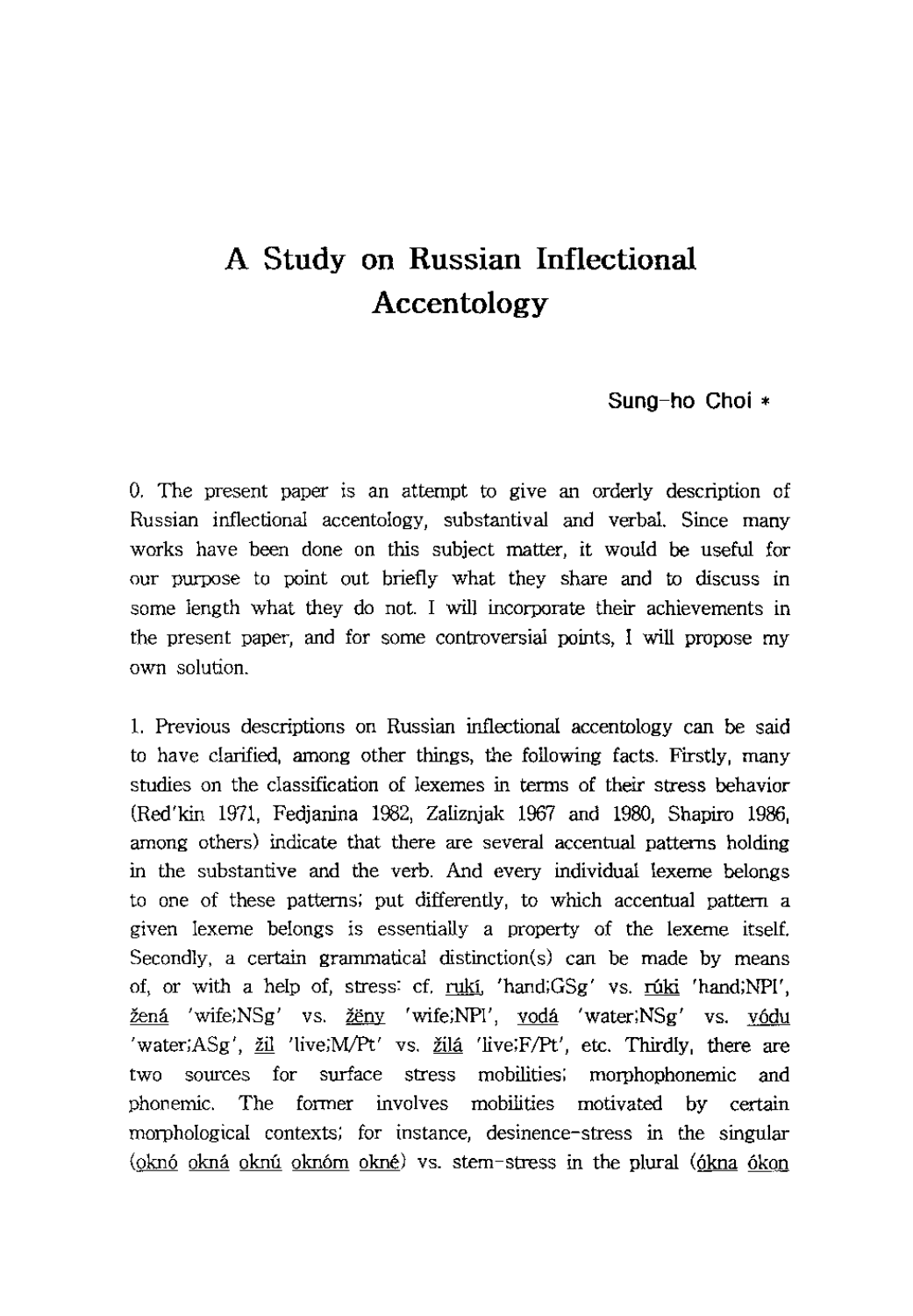6knam 6knami 6knax). In contrast, the latter type of stress mobilities takes place when stress falls morphophonemically on a zero segment or on a vowel that is deleted at the phonemic level. For instance, the stress alternation in word-forms like stól stolá stolú stolóm stolé is not an instance of the morphologically conditioned stress mobility, but rather, one of the phonemic mobility. Stress falls morphophonemically on the zero morpheme (here, the NSg morpheme) is retracted from it to the immediately preceding syllable when the zero is not realized phonemically (and thus phonetically). The same can be said of the ISg form of some III-declension nouns, if one views the desinence of feminine ISg case as {oju}, where the final vowel is optionally (stylistically) deleted for II-declension nouns while the first vowel is obligatorily deleted for III -declension nouns. Now, since the first vowel is deleted during the inflectional process, the stress that falls on it must be moved one syllable backward; thus, glúš' (phonemic mobility) gluší gluší glúš' glúš'ju (phonemic mobility) gluší.<sup>1)</sup>

While these facts can be said to be shared by many specialists on Russian stress, there are several problems that need to be discussed. For one thing, many scholars consider stress movement in the L-II case form as relevant to a grammar of the Russian stress. Thus, in Zaliznjak (1985: 16) the accentual pattern of those lexemes with the L-II is denoted  $\langle\langle+P2\rangle\rangle$ . In Halle's description (1973: 316) they belong to what he calls  $(c\alpha)$ . It is my contention however that the stress movement in the L-II case form is not an accentual property of lexemes having it, but rather a property of the case itself. If one wants to recognize stress shift in the L-II case form, as does in the ASg or in the NFl, then there must be more than one lexeme, which would be opposed accentually to each other (some lexemes having stem-stress, but others desinence-stress in their L-II case forms) without any

<sup>\*</sup> 충북대학교 노어노문학과 교수

<sup>1)</sup> This way of handling stress movement in the ISg case forms spares us the two accentual patterns which Zaliznjak (1980:32) called b' and f'.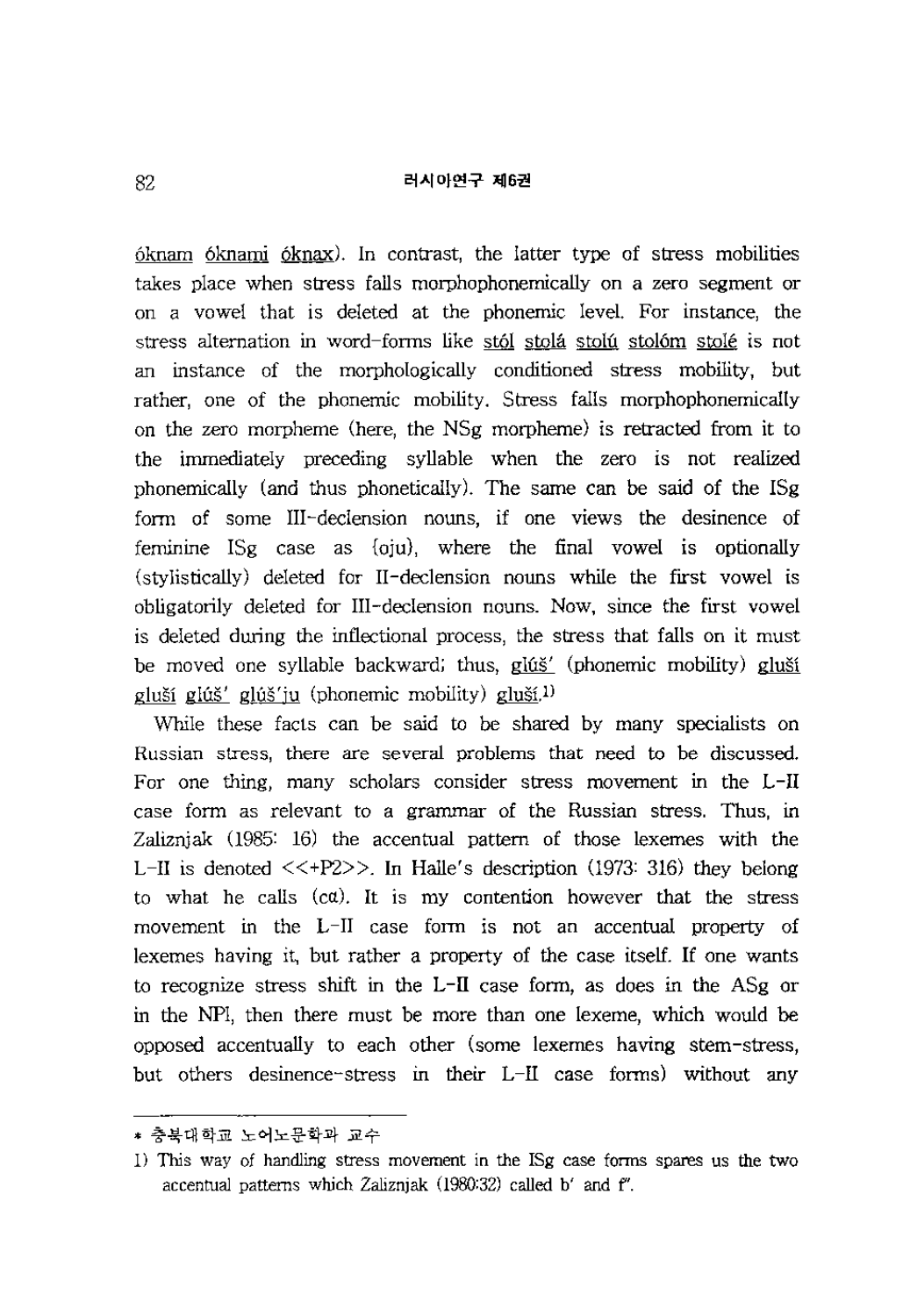semantic meamng change. However, there is not found such an accentual opposition in Russian. This means that the stress protraction in the L-II case form in some masculine nouns  $({\hat{u}})$  and in some feminine nouns with III-declension  $({i})$  must be considered the accentual property of the case itself, rather than that of individual lexemes: the motivating source for the stress protraction is the case itself. One cannot say that the stress retraction in the ASg or the NPI is the accentual property of the case itself, since not all lexemes show the retraction in the ASg or in the NP1. Thus, it is a better decision that L-I and L-II are two subcases which are semantically (signification of 'pure location') and formally (stem-stress vs. desinence-stress, being accompanied by desinence alternation in case of masculine nouns) opposed to each other.

Another problem to be mentioned concerns the accentual rule which Halle terms CIRCUMFLEX rule. The purpose of this rule is to place stress on the initial syllable of word-forms that have "a stem without inherent stress" and further are "exempted from the Oxy rule (Halle 1974: 317 and passim)." Here, what the Oxy(tone) rule does is to assign stress to the final vowel (more specifically, to the desinence-initial vowel) in word-forms containing stems with no inherent stress. Thus, in Halle's description, stem-stress in vodu is assigned by the CIRCUMFLEX rule, since the stem {vod-} is inherently stressless and the word-form  $\{v \circ d-u\}$  is specifically marked  $[-Oxy]$  as its idiosyncratic property in the lexicon.2) The problem is however that Halle considers words like porox 'powder' as being subject to his

<sup>2)</sup> What is implied in Halle's description is that all inflected word-fonns of a lexeme are stored in the lexicon. Without any discussion on this view in this paper, I simply assume that all word-forms of a lexeme are produced from the posited underlying base form by morphological rules, which formulate all declined case-forms in the substantive and all conjugated person-gender/number forms in the verb. What is stored in the lexicon is a set of underlying base forms with idiosyncratic properties on inflection that cannot be produced by the normal morphologoical rules.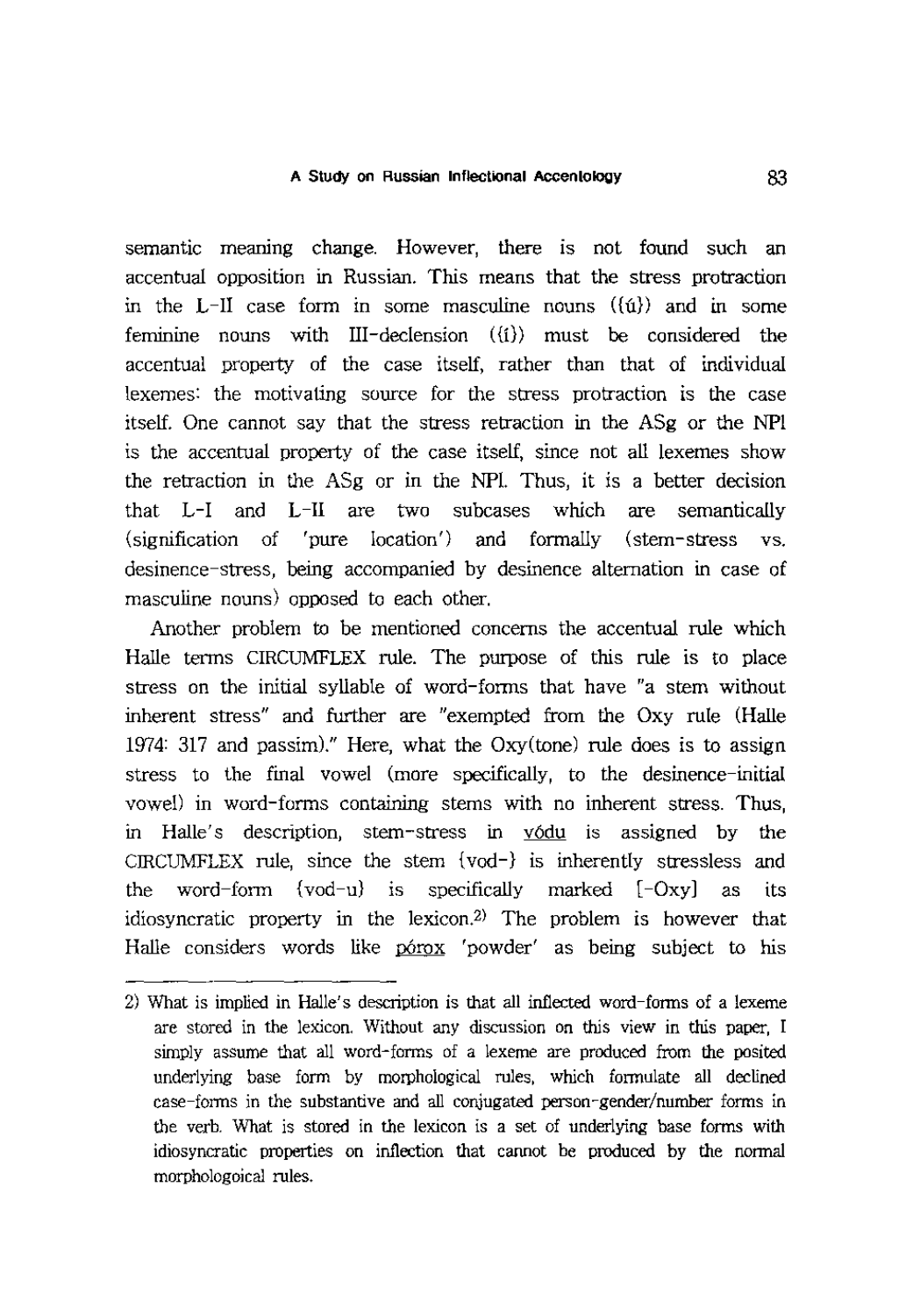CIRCUMFLEX rule (p. 315). Since these lexemes have consistent stem-stress throughout the paradigm, if one follows Halle's description, he is forced to mark all the declined forms of the stressless lexeme {porox-} as having [-Oxy], which we however consider a bad decision. The reason why Halle treats a lexeme of this kind as having stressless stem and being subject to the CIRCUMFLEX rule is that historically it had a circumflex accent. The Late Common Slavic accentology says that a morphological word without the acute accent has an ictus (prominence peak) in the initial syllable, which is traditionally called circumflex accent.3) However, we also know that the CS ictus, the position of which in a word had been predictable (non-phonemic), was reinterpreted as phonemic stress, and the phonemic pitch lost its phonemicity later in the period of Old Russian; thus, not only the acute accent (CS \*ko-<sup>H</sup>ró-ba) but the circumflex accent (CS  $*^L$ pó-ro-xb) were reinterpreted as stress accent (thus, CSR koróba, pórox). What this means is that since the periond of Old Russian the CS accentology has ceased to be operative. **In** view of this historical development, it is far more plausible to interpret stem {p6rox-} as an inherently stressed one like {kor6b-}. The accentual behavior seen in such CSR words as zá gorod, ná dom (cf. fn 3), is best construed as historical remnants of the CS accentology, either being eliminated from the CSR phonology or being relegated as a non-productive pattern.

Finally, it is a well-known fact that there is an important difference between two kinds of morphophonemic stress shift. **In** nouns showing

<sup>3)</sup> The Common Slavic ictus assignment rule is roughly as follows: (1) an orthotonic word (a word having acute accent) places the ictus on the accented syllable (cf. CSR kor6va, mor6z, etc.), (2) a non-orthotonic word called enclinomenon places the ictus on its initial syllable (cf. CSR p6rox, g6rod, bereg, etc.), (3) if a phonological word consists of a non-orthotonic word and a proclicitic, the ictus is assigned to the proclictic (cf. CSR  $z\acute{a}$  gorod,  $z\acute{a}$  ruku, na dom, načal, próbyl, etc.), and (4) if it consists of a non-orthotonic word and an enclitic, the ictus is placed on the enclitic (d. CSR nacalsja, prinjalsja, etc.). Cf. Jakobson (1963).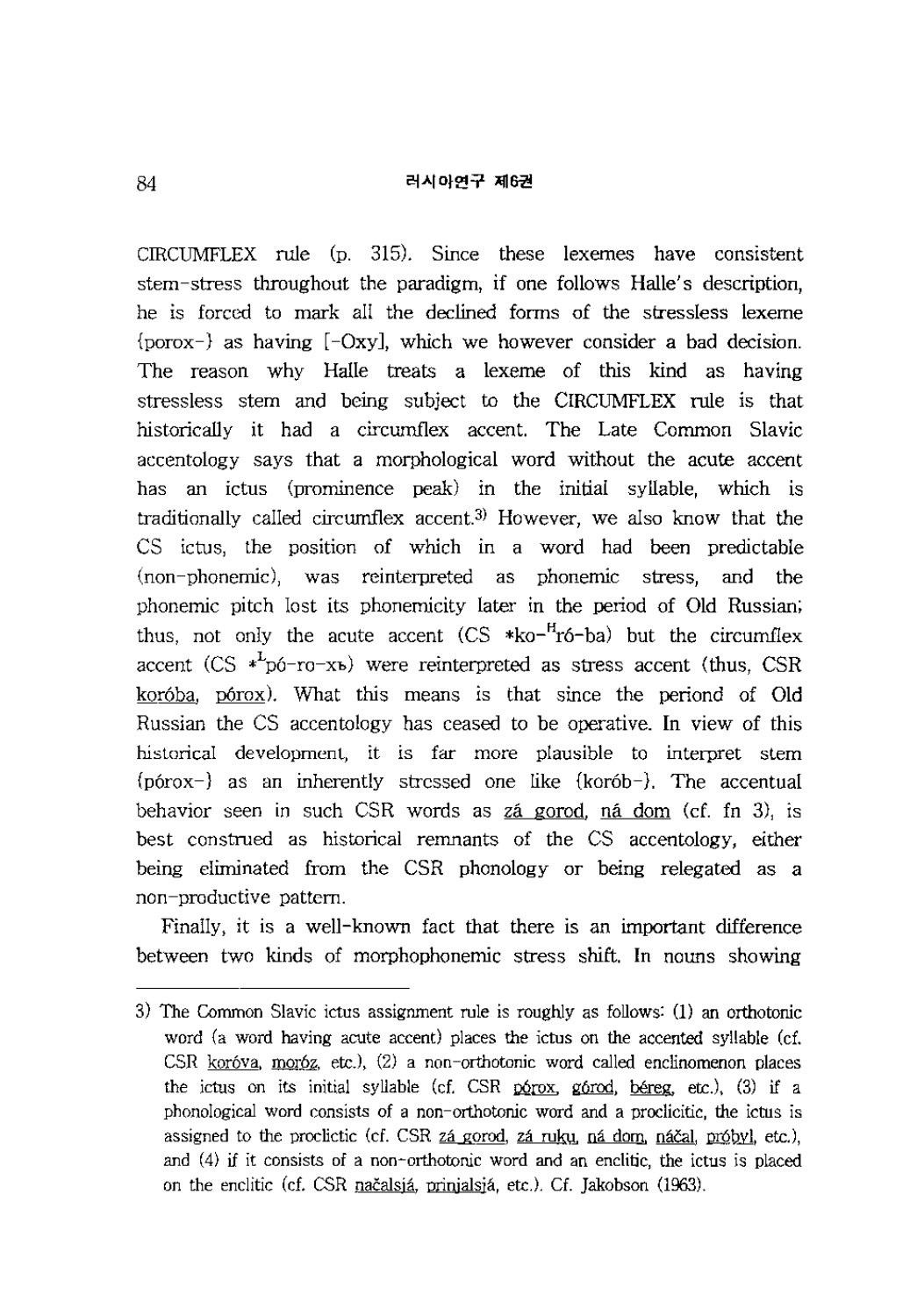stress alternation between Sg and PI, stress falling on the desinence in the Sg shifts to the stem-final syllable in the Pl; e.g., vereteng  $\gamma$ 'spindle;NSg' vs. veretena  $\gamma$ -;NPl'. Contrastingly, in nouns with stress alternation conditioned by a certain case, stress falling on the desinence shifts to the stem-initial syllable in the case form; e.g., storoná  $\sigma'$  iside;NSg' vs. storonu  $\sigma'$ -;ASg'. Needless to say, this distinction must be reflected in any description of Russian accentology. Now, what is problematic and makes different scholars different solutions is the case of nouns which show both accentual alternation and vowel- zero alternation. For example, desinence-stress in pis'm6 'letter;NSg' shifts to the stem-final stress in the PI, thus  $p_1$ '  $p_2$ ' ma. However its GPI form is oisem, not \*pisem, which we would otherwise expect from the number-marking stress shift rule just mentioned. To handle this problem, Halle (1973:321) proposes what he calls METATONY-B, the effect of which is to move the desinence-stress occasioned by  $[+Oxy]$ rule two syllable, rather than one syllable, backward. The reason for forcing Halle to posit a rule like MET ATONY -B, which, we think, makes a grammar rather complicated and in fact misleading, may well be found in the fact that he assumes two underlying vocalic segments which Lightner called "jers", whose phonetic nature cannot be established simply because they never appear as such on the surface they are either converted to  $/e/$  or  $\sqrt{o}/$  in some environments or elided to zero in others. Thus, pisem is underlyingly represented as  ${\rm (pism+b)}$ '}, where the stress is assigned on the "back jer" by the Oxy rule. Now if the usual Metatony rule would otherwise apply to this form (like veretenó vs. veretena), then a spurious form would be produced;  ${p}$ isbm+b') -> (Metatony) pisb'm+b -> (Jer Realization) \*pisém. To avoid this, therefore, Halle posits an additional accentual rule, which is the MET ATONY -B rule. Note however that the application of this rule is limited to those lexemes manifesting the vowel-zero alternation, which, in Halle's description, is captured lexically by positing the phonetically unidentifiable vocalic elements ("jers") in the place where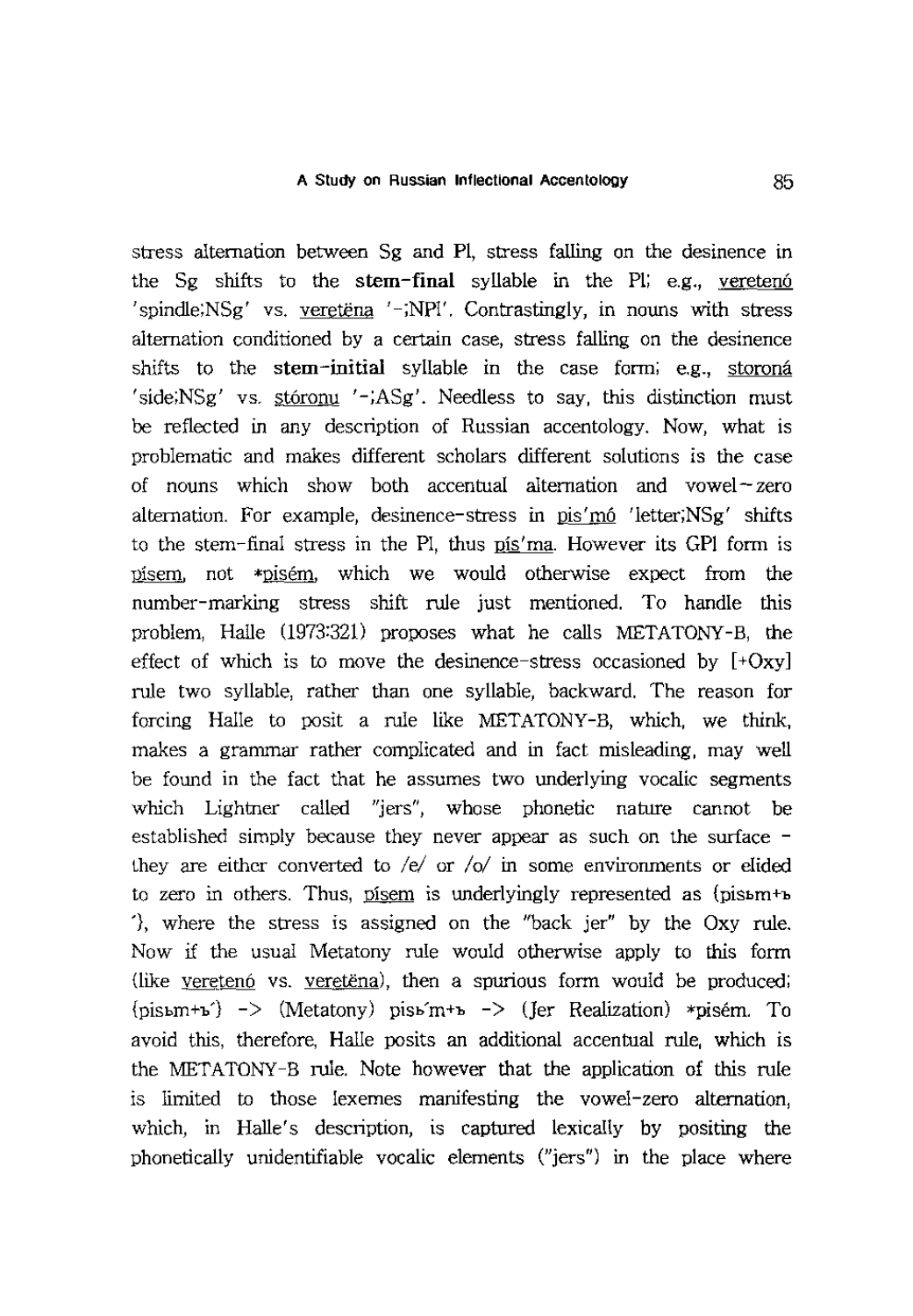the mobile vowel surfaces. However, if we abandon assuming the jers in the Russian phoneme inventory and the vowel-zero alternation is described in terms of an "Epenthesis" rule,4) we do not need to postulate a rule like METATONY-B. Moreover, in this way we can capture the intuitively clear fact that a word-form with a mobile vowel like pisem and a word-form without it like vereten do share the exactly same kind of stress shift which contributes to distinguish two numbers in the substantive (pis'mó pis'má vs. pís'ma písem; veretenó veretená vs. veretena vereten). To illustrate how our analysis produces surface word-forms pisern and vereten,

|                           | $\{p'\text{is'm-}\}$          | ${v'$ er'et'on-'} |
|---------------------------|-------------------------------|-------------------|
| GPI formation rule        | $p'$ is'm- $\mathfrak{g}$     | v'er'et'on∼ǿ      |
| Inter- $M^{5}$ (Metatony) | $p'$ is'm-ø                   | $v'$ er'et'ón-ø   |
| Epenthesis                | p'is'em-ø                     |                   |
|                           | $\sqrt{p}$ 'is' em $\sqrt{p}$ | $/v'$ er'et'ón/   |

All we need is to state in the grammar of Russian accentology that Inter-M precedes Epenthesis in the rule-ordering.6)

<sup>4)</sup> For a detailed discussionon on this descriptive decision, see Choi Ms.

<sup>5)</sup> For a detailed discussion about this rule, see section 2.

<sup>6)</sup> It should be mentioned that there are some lexemes with vowel-zero alternation which appear to be best described by Halle's METATONY-B; e.g.,  $uz$  (vs.  $uzlâ$ </u></u> uzlú etc.), úgor' (vs. ugr;á ugrjú etc.), úgol' (vs. úgljá úgljú etc.), and a few more. Certainly, the rule can handle these examples. But, I doubt that we really need posit a special rule for the Russian grammar to handle those exceptional cases. Obviously stress shift of this kind is not productive in CSR. Witness the stress variation in  $tagi a  $uglia$ . A grammar need not cover all the exceptional cases; as$ </u> Sapir said, all grammars leak. Exceptions are the rule in any languages. Thus, we treat the deviant forms numerated above as exceptional cases of the phonemic mobility aforementioned; for the majority of lexemes that show vowel-zero alternation and columnar desinence-stress, word-forms with a mobile vowel (i.e., NSg and GP]) stress the mobile vowel, not the preceding stem-vowel; e.g., psal6m psalmá, lomót' lomtiá, ogón' ogniá, orel orlá, solovéj solov'já, mošná mošen, and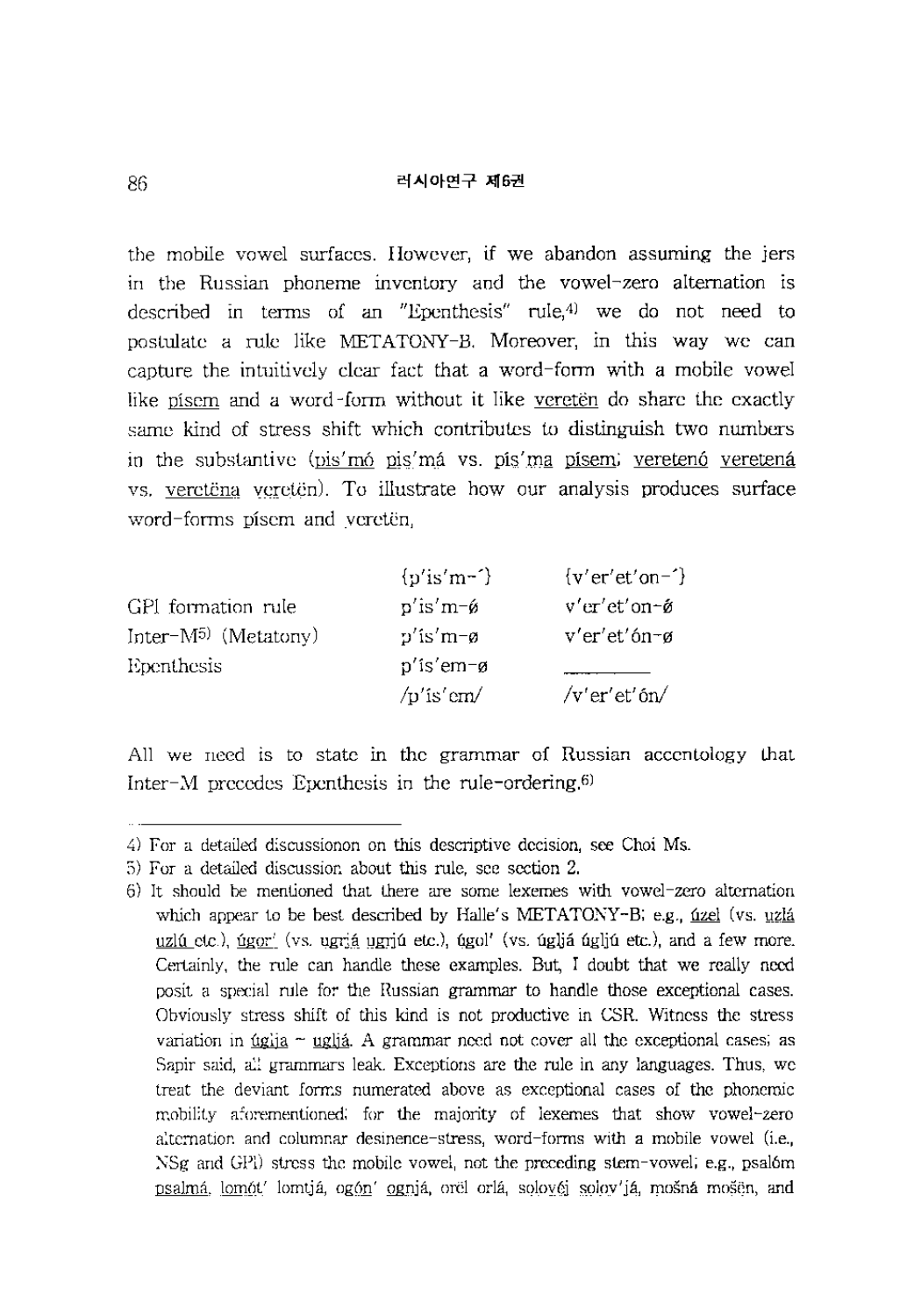To summarize what is said up to now, fIrstly, the stress shift in the L-II case in some masculine I -declension and feminine III -declension nouns is viewed not as forming an independent accentual pattern in Russian, but rather as an accentual property of the case itself, secondly, we do not interpret such stems as porox with historically circumflex accent as stressless, but rather as stressed, and fInally, we do not posit an accentual rule like MET ATONY -B rule in a Russian grammar.

One final note. **In** this paper it is assumed that in Russian there are two stem types with respect to stress: tonic (stressed) and atonic (stressless). A tonic stem is a stem which places stress on an underlyingly given stem-syllable. When a stem is atonic, its word-forms place stress on the initial syllable of the desinence. Whether a given stem is tonic or atonic is determined by stress position in the NSg form for substantives and in the infInitive for verbs, except for lexemes, whose other inflected forms suggest other choice)) Bearing in mind these points made in this section and previous achievements, now let us discuss the substantival accentology.

2. **In** order to describe accentual properties of substantive-Iexemes, it is necessary to classify them in terms of accentual patterns. A simple way of doing this is to recognize three "accentual paradigms" for each of four declensions (I -declension, II -declension, III -declension, and PI-declension); consistent stem-stress will be designated here A, and consistent desinence-stress, B. There is an accentual paradigm, designated traditionally C (Fedjanina 1982, for example), where a single case form stresses other syllable than the syllable on which all other

many more. Cf. {psalm-'}  $\rightarrow$  (Morph. rule for NSg) psalm- $\phi \rightarrow$  (Epenthesis) psalom- $\phi$  -> (Phonemic M.) /psalóm/. Cf. section 2.

<sup>7)</sup> Substantival lexemes, where the NSg has stress in the stem-final syllable due to the Phonemic Mobility but other forms have desinence-stress, are considered atonic (e.g., {stol-'} for st61 stoIa stolu stol6m stole). Similarly, velar stem verbs like  $p \notin Y'$ , ber $\in \mathcal{E}$ , etc. have atonic stem; thus,  $\{p'ok^{-1}\}$  for  $p \notin Y'$  reku recess' pek pekla.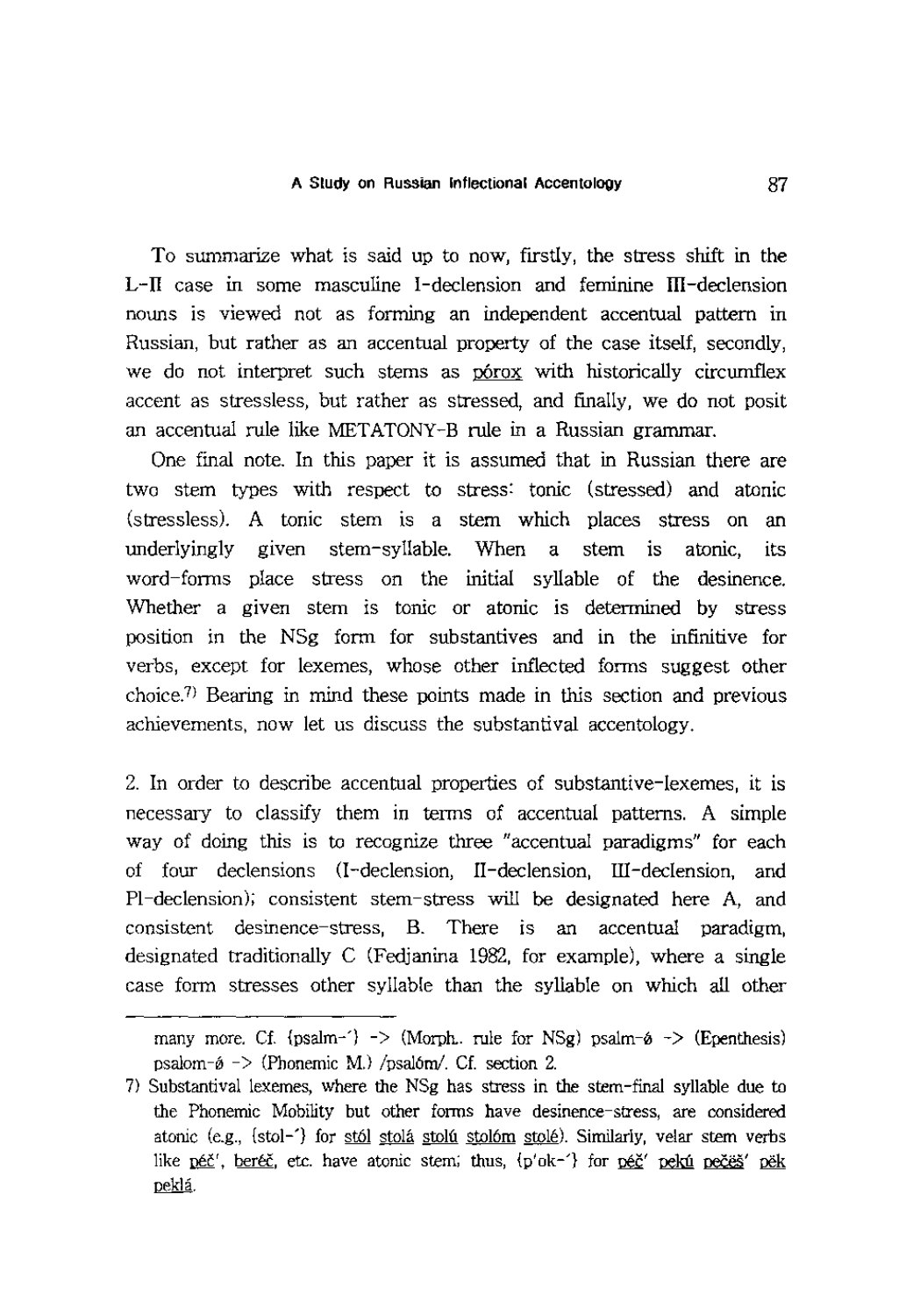remaining forms place stress. It is of some importance at this moment to appreciate the fact that there is no lexeme in Russian which in one and the same declensional paradigm would have a deviated stress in more than two case forms (ignoring the case of "case syncretism"). If a lexeme has a mobile stress paradigm, then the mobility will take place only in one case form (specifically, the Acc form in the singular paradigm and the Nom form or the Gen form in the plural paradigm). In this paper, such a 'mobile' paradigm will be designated "'. Thus, A' means that all case forms stress a specific stem-syllable except for one case form with desinence-stress; similarly, B' means desinence-initial stress in all case forms except for one case form with stem-stress.8)

Since most lexemes have both Sg and PI forms, their accentual pattern is characterized by combining two of the three accentual paradigms. The following combinations are found in the substantive: AA, AB, BB, BA, AB', BB', B'A, B'B', and BA'.

AA stem-stress both in Sg and PI.

I-declension, M: rák ráka ráki rákov; plén, véter, pórox, goróx, aerop6rt, etc.

etc. I -declension, N: kreslo kresla kresla kresel; pravilo, z6loto, bo16to,

II-declension: kárta kárty kárty kárt; kníga, múzyka, koróva, etc.

III-declension: postel' posteli posteli postelej; glupost', etc.

AB stem-stress in Sg, and desinence-stress in PI.

I-declension, M: gol góla golý golóv; raz, xleb, šar, etc.;

vek véka veká vekóv; dom, bort, verx, xólod, górod, béreg,

<sup>8)</sup> Further, if stress alternates in the inflection, the alternation occurs as a rule between stem-syllable and desinence-initial syllable. There are a few examples where stress alternates between stem-syllables; 6zero vs. ozëra, k6los vs. kol6s'ja, p6vod vs. oov6d'ja, etc. However, one can view the kind of alternation seen in the latter two examples as motivated by the 'derivational' stem-extensional suffix (j). *ct.* Worth (1968: 789-90)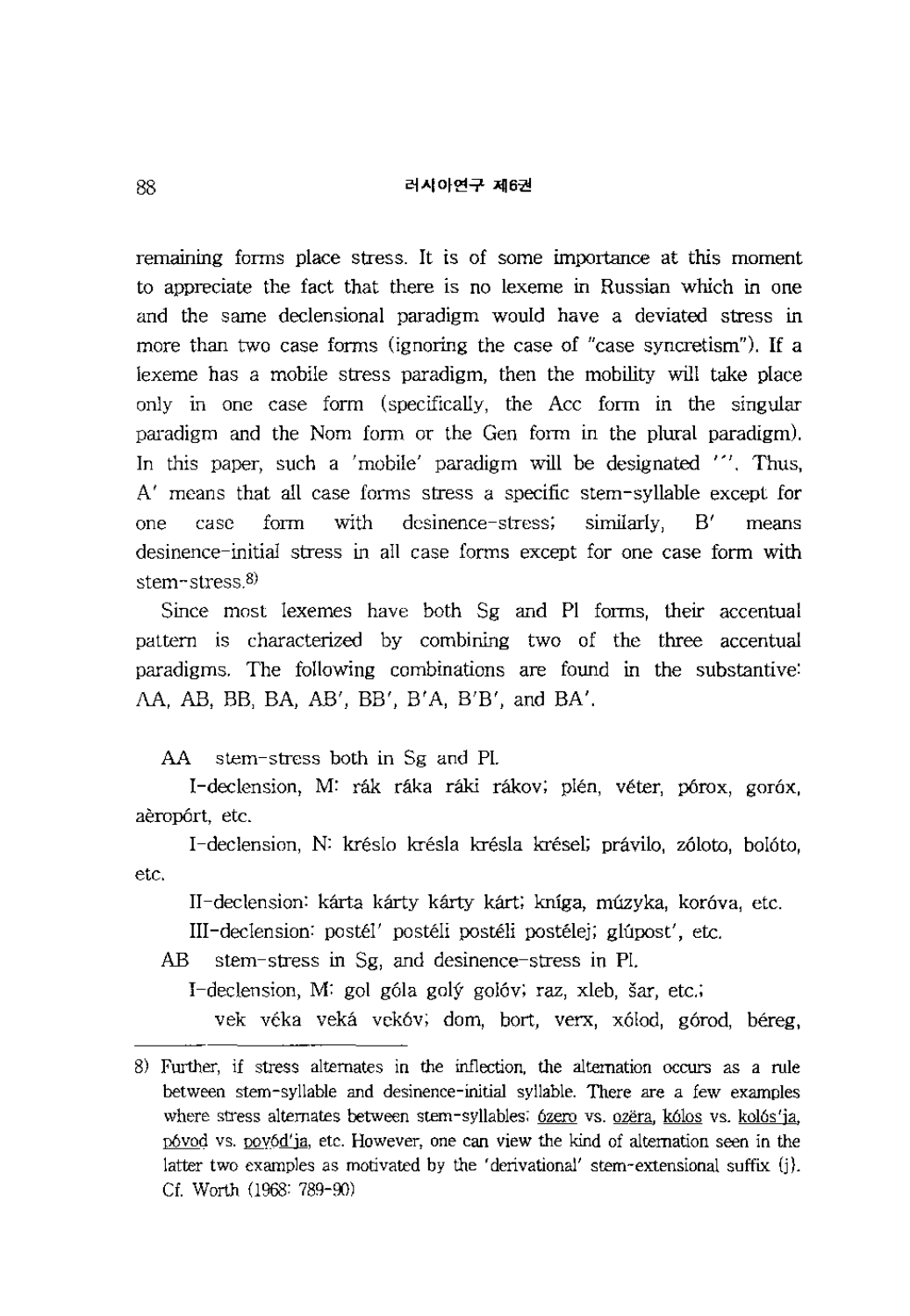véčer, véer, gólos, dóktor, kúpol, máster, kólokol, etc.

I-declension, N: mésto mésta mestá mést; póle, délo, móre, télo, zérkalo, krúževo, óblako, etc.

III-declension: vrémja vrémeni vremená vreměn; výmja imja, plamja, plemja, semja, stremja, temja, nebo, cudo, sudno.

BB desinence-stress both in Sg and PI.

I-declension, M: vrač vračá vračí vračej; zont, ključ, kot, nož, slon, kovër, ogón', sapóg, etc.

II-declension: čertá čertý čertý čért; edá, erundá, kazná, kormá, stat'já, sumá, švejá, trebuxá, skam'já  $(-BA')$ , etc.

III-declension, M: put' puti puti putej.

III-declension, F: vos' vsi v6s'ju vsi vsej; glus', Ijub6v', loz', *roi'.* 

BA desinence-stress in Sg, and stem-stress in PI.

I-declension, M: list lista list'ja list'ev; glaz6k, zub6k, klok, kol, kopýl, loskút, prut, rožók, sopožók, ščenók.

I-declension, N: koles6 kolesa kolesa koles; bedr6, vedr6, veslo, vinó, gnezdó, dno, oknó, pis'mó, kop'ë, voloknó, dolotó, polotnó, remesló, vereten6, etc.

II-declension: kolbasa kolbasy kolbasy kolbas; beda, bloxa, vojna, grozá, desná, zvezdá, straná, tolpá, skorlupá, strekozá, pastilá, glubiná, krasota, etc.

AB' stem-stress in Sg, and desinence-stress in PI except for N.

I-declension, M: bog boga b6gi bog6v; paren', Yolk, vor, gost', gus', zver', cërt, vólos, gólub', žëlud', kámen', lébed', lékar', lókot', nógot', óvošč, sážen', úgol', góspital', etc.

I-declension, N: úxo úxa úši ušéj; óko óka óči očéj.

II-declension: dolja d6li d6li dolej; derevnja.

III-declension, F: vešč' véšči véšči veščéj; vest', vetv', vlast', doč', kist', kost', mat', reč', smert', vólost', lóščad', méloč', nóvost', skórost', stépen', stupén', čétvert', dver', brov', gorst', klet', etc.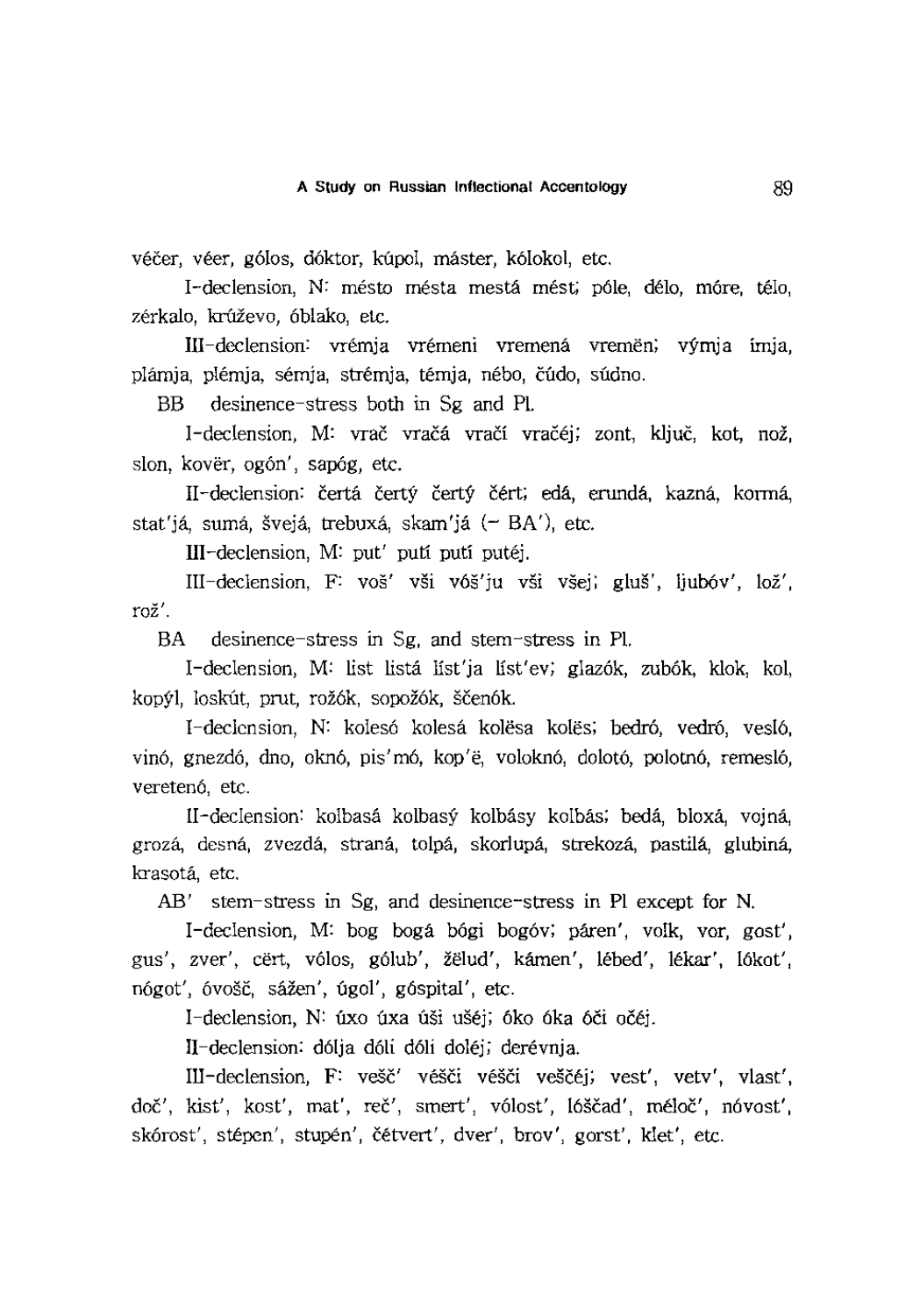BB' desinence-stress both in Sg and PI except for NPI.

I-declension, M: kon' konjá kóni konéj konjám; gvozd', červ',  $gruzd'$  ( $\sim$  AB')

I-declension, N: plečó plečá pléči pleč plečám; krý $l'$ co (~ BA)

II-declension: slezá slezý slezy slez slezám; bloxá, reká, volná, gubá, zarjá, kopčá, mežá, nozdrjá, svečá, ser'gá, stroká, strofá, tropá, ščepá, borozdá, golová, železá, polosá, prosvirá (prosforá), prostynjá, sloboda, skovoroda.

B' A desinence-stress in Sg except for A, and stem-stress in PI.

II-declension: vodá vodý vódu vódy vod vódam; drogá, zimá, cena, spina, dusa, versta,

B'B' desinence-stress both in Sg and PI except for ASg and NPl.

II-declension: golova golovy g6lovu g6lovy go16v golovam; doska, gora, noga, para, ruka, reka, sreda, stena, stroka, scepa, boroda, polosa, boroná, storoná.

BA' desinence-stress in Sg, and stem-stress in PI except for G.

I-declension, N: jajcó jajcá jájca jajíc jájcam; kol'có, oknó  $($  BA),  $gummó$  ( $-BA$ ).

II-declension: ovca ovcy 6vcy ovec 6vcam; sem'ja, sestra, svin'ja, ser'gá (~ BB'), sud'já (~ BA), skam'já (~ BB), sud'bá (~ BA), doská  $(\sim$  BA), zemljá  $(B'A')$ .<sup>9)</sup>

There are several points to be discussed about some of these dissyllabic accentual patterns.

First, most dissyllabic masculine nouns with AB stress the initial syllable of their stem in the Sg (cf. the examples above). However, the reverse is not true; not all dissyllabic masculine nouns that place the stress on the stem-initial syllable in the Sg have AB (cf. 06rox AA, véter AA, etc.). In trisyllabic stems having A, the stress may fall on the non-initial syllable (cf. proféssor professorá, kondúktor konduktorá,

<sup>9)</sup> Besides the examples here, the following pluralia tantum nouns belong to this accentual pattern  $(A')$ :  $xlopoty$ ,  $déti$ , and  $lifdi$ . Cf. fn. 19.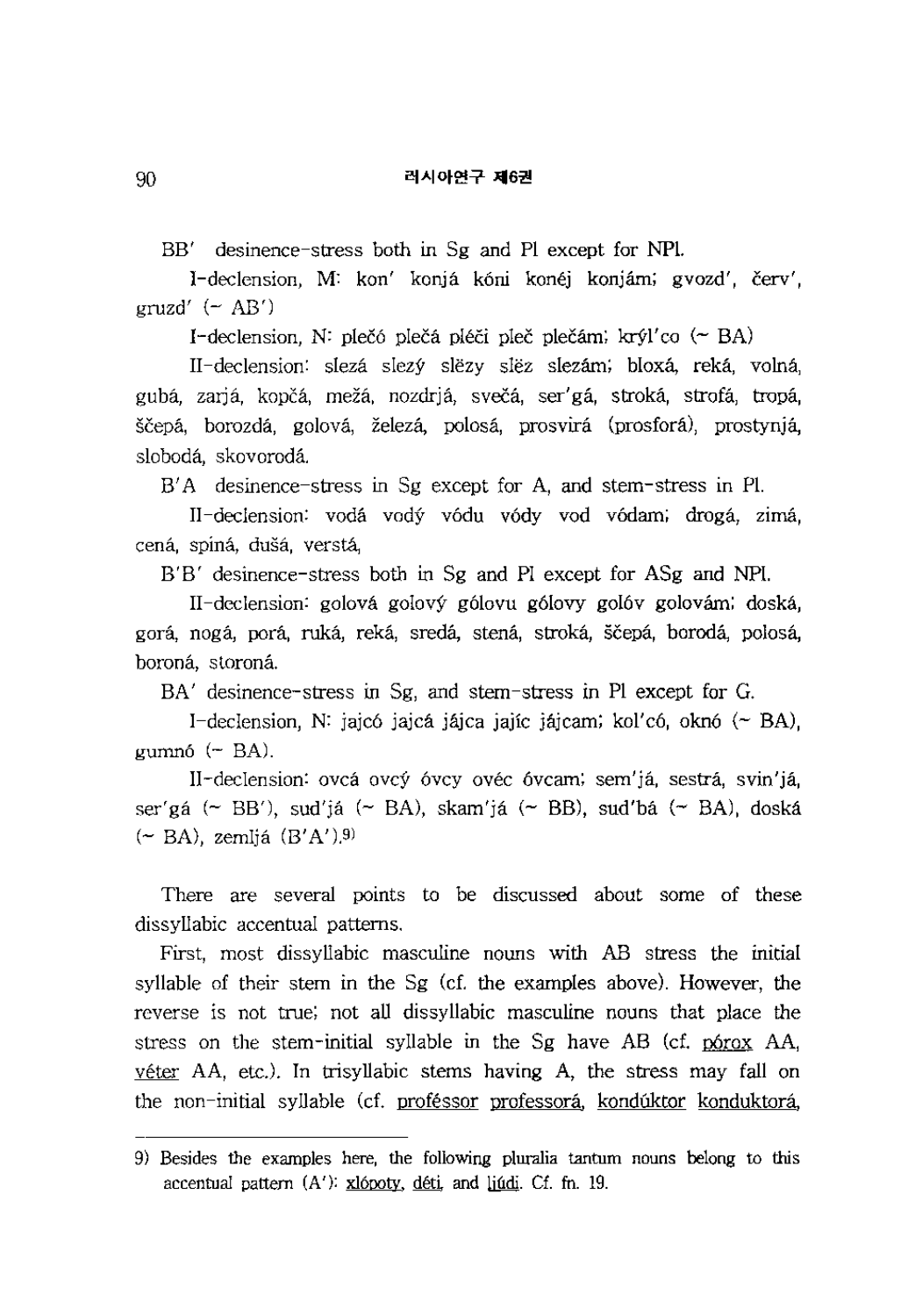diréktor direktorá, učítel' učiteljá, gospodín gospodá, etc.). It is notable that none of the feminine nouns have this accentual pattern. Stress variation (old  $AA \sim$  new AB) seen in many masculine nouns (cf. tókar', vórox, kúzov, kítel', kórob, kórpus, láger', nébod, órder, ómut, púdel', tráktor, instrúktor, prožéktor, etc) indicates that AB is the productive pattern for masculine nouns in modem Russian. In other words, many masculine nouns that once had fixed stem-stress throughout the sg and pI paradigms have now acquired the productive accentual mobility, i.e., accentual mobility conditioned by the grammatical number distinction. One might interpret this stress variation as reflecting a historical change from previous tonic (stressed) stem to atonic (stressless) stem in many of these nouns, which is implied in Halle's  $(1973)$  discussion.<sup>10)</sup> It is of course true that v6rox, k6rob, etc., historically were atonic (enclinomena), but it is difficult to accept that they are still atonic in modem Russian (cf. section 1) and further that even previously tonic (acute) nouns such as máster, jákor', parns, etc. (Zaliznjak 1985: 132), which now have AB, should be treated as atonic. It would be most appropriate to view that the former examples (vórox, etc.) became tonic after the prosodic change from the pitch accent to the stress accent in the period of Old Russian, while the latter examples (master, etc.) have remained tonic throughout the history of the language.

Secondly, all nouns that have stress alternation with the type BA are non-masculine except for a few masculine nouns, some of which have stem-extension {j} inducing consonant mutation in the plural (cf. klok klóč'ja, kopýl kopýl'ja, etc.) and the others have suffix  $(k)$  (cf. glazók glazki, zub6k zubki, etc.). The non-productivity of BA for masculine

<sup>10)</sup> In Halle's description, as mentioned in section 1, those nouns having AB are marked [-Oxy] in all singular forms. This suggests that they are underlyingly atonic stems, which would have undergone the Oxy rule in all conjugated forms, but thanks to the marking [-Oxy] are subject to the Circumflex rule in their singular forms.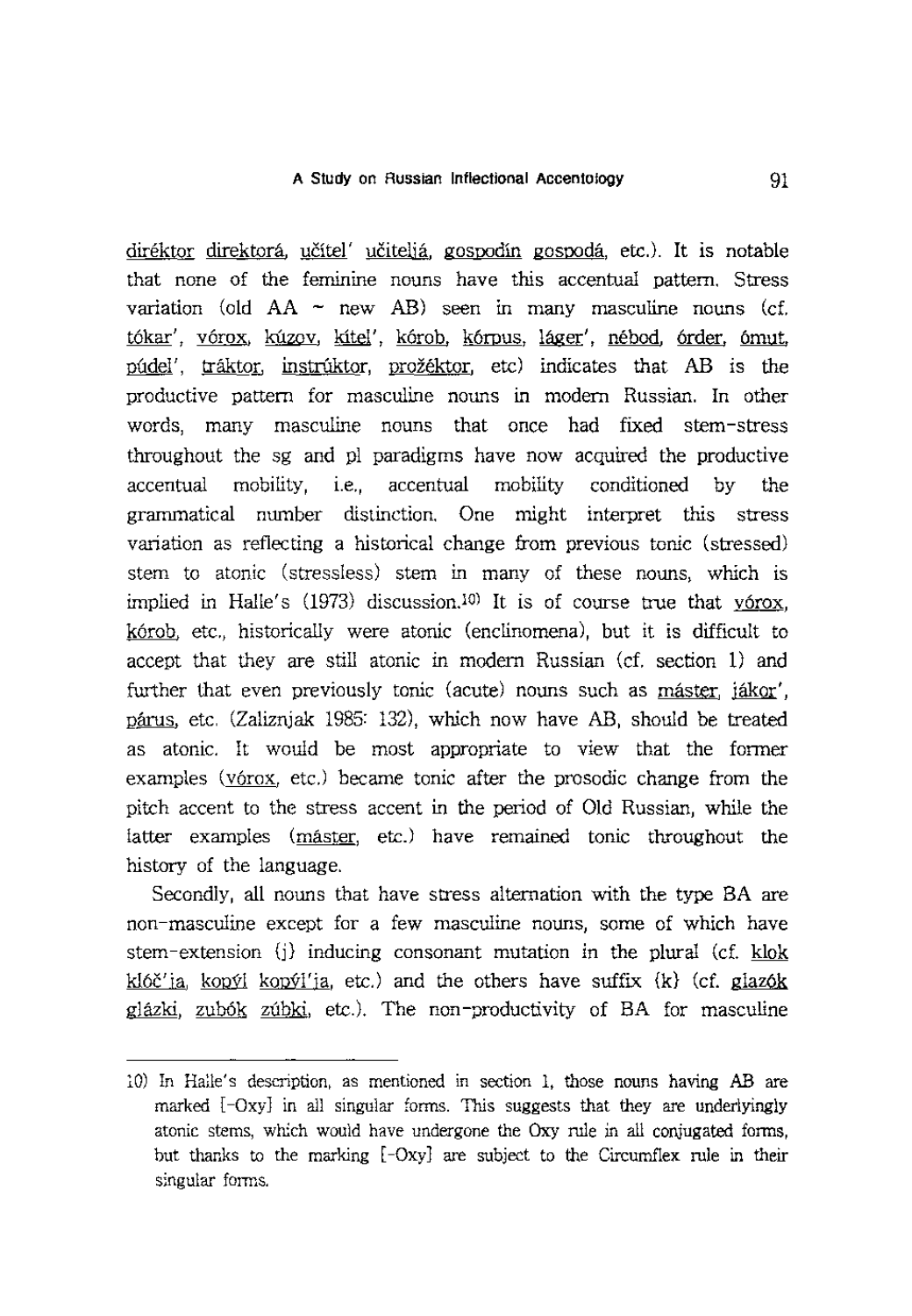nouns is witnessed in the fact that kazák show stress variation, i.e., old  $BA \sim$  new BB. In this connection, it is interesting to note that, aside from neuter nouns that can utilize both types, $11$ ) the alternation between desinence-stress in Sg and stem-stress in PI (i.e.,  $BA$ ,  $B'A$ , and  $BA'$ ) is reserved for the II-declension feminine noun with the NSg desinence-stressed, while the stress alternation between stem-stress in Sg and desinence-stress in **PI** (i.e., AB and AB') is most productive for the I -declension masculine noun and the III -declension feminine noun with the NSg stem-initially stressed. It follows from this that the two productive types of stress alternations conditioned by the number distinction are complementarily distributed with respect to gender and declension type.

Thirdly, the pattern AB', on the one hand, and the patterns BB' and B'B', on the other, both of which in the plural subparadigm show mobility (from desinence-stress to stem-stress in NPI), are different from each other in terms of stability of the mobility. The former, which manifests itself largely in the masculine noun and the III-declension feminine noun, is stable and productive for these nouns.<sup>12)</sup> For the productivity of AB' for the masculine noun, witness the stress variation in gruzd' which is one of a few masculine nouns with BB' but now shows the variant stress (grúzd' gruzdjá grúzdi gruzdéj  $BB'$  - grúzd' grúzdia grúzdi gruzdéj AB'). In contrast, many II-declension feminine nouns with BB' or B'B' show stress variants, whose target pattern is BA.

bloxa (BB', BA), volna (BB', BA), zarja (BB', BA), stroka (B'B', BB', BA), strofa (BB', BA), tropa (BB', BA), doska (B'B', BB', BA', BA), reka (B'B', BB', B'A, BA), stena (BB', B'A), sreda (B'B', B'A), ščeká (B'B', BB'), vodá (B'A', B'A), izbá (B'A, BA), kosá (B'A, BA),

ll) No neuter noun shows BB, however.

<sup>12)</sup> There are only two neuter nouns (cf.  $6k_0$  and  $4x_0$ ) and two II-declension feminine nouns (cf. dólja and derévnia).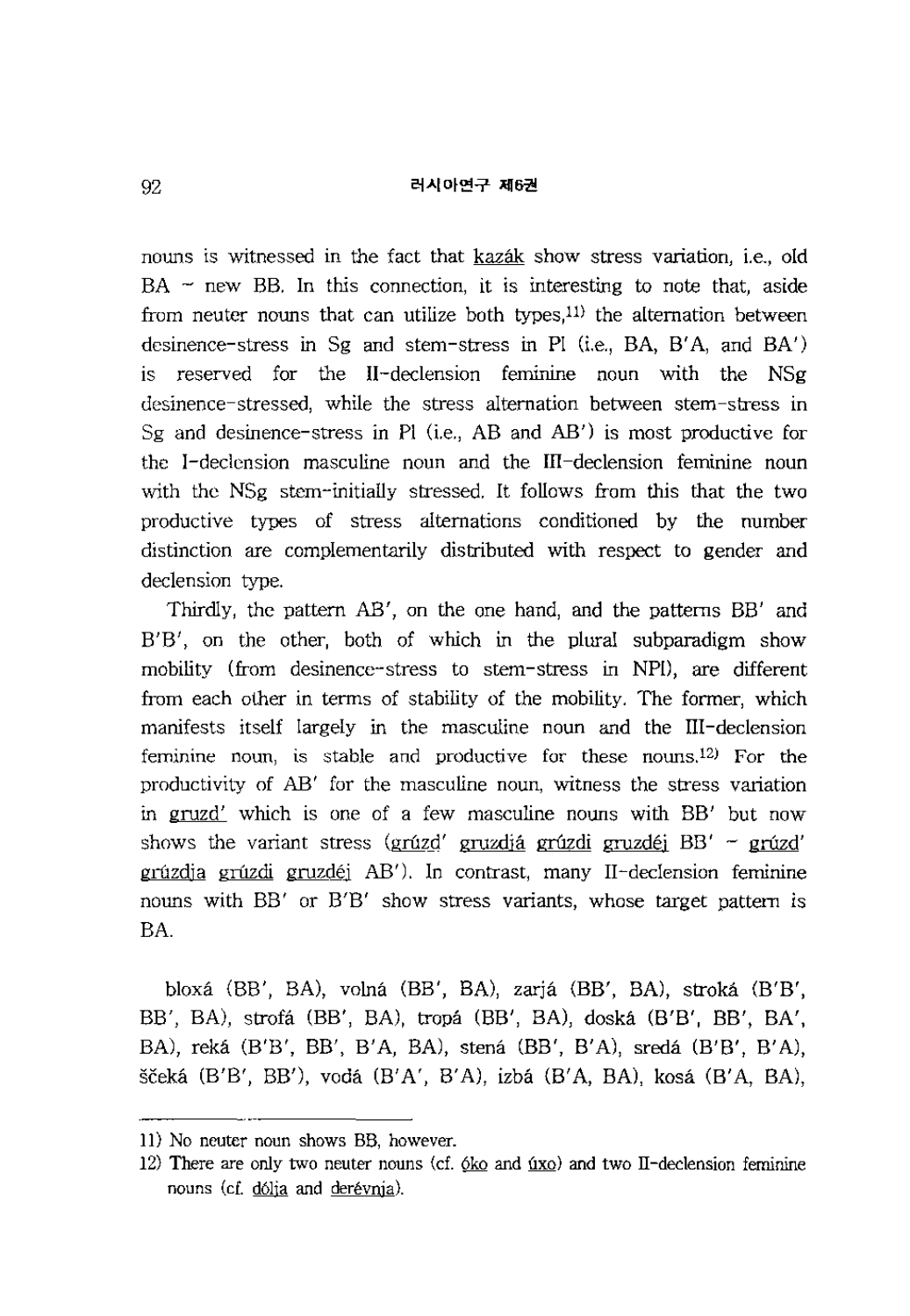etc.

What this stress variation suggests is that stress mobility conditioned by a particular case fonn in the plural (and also in the singular in B'B' and  $B' A$ ) is now losing its productivity for the II-declension feminine noun. This can be viewed as the diminution of the number of thus marked nouns in the Russian lexicon. This comparison between the I -declension masculine noun and the III -declension feminine noun having case-marking alternation, on the one hand, and the II-declension feminine noun with case-marking alternation, on the other, makes it clear that there is a crucial difference between these two classes of substantives in tenns of productivity of the 'intra-paradigm' mobility (i.e., case-marking stress alternation). Taking into consideration this point and the point made in above paragraph, the traditionally accepted statements to the effect that in CSR the stress alternation of 'intra-paradigm' mobility is losing ground while the stress alternation of 'inter-paradigm' mobility (i.e., number-marking stress alternation) is becoming productive (d. Krysin 1974), though essentially correct, must be qualified in such a way as suggested in our discussion. The non-productivity of 'intra-paradigm' mobility is valid not for all classes of substantives, but only for the II-declension feminine noun.13) The productivity of 'inter-paradigm' mobility also depends on noun-classes; for I-declension masculine noun and the III-declension feminine noun, the AB type of mobility is productive, while for II-declension feminine noun the BA type of mobility is productive. In short, the attested stress innovations and the current distribution of stress mobilities in the non-neuter substantive must be stated with reference to gender and declension types. It should be noted at this point that although the number of II-feminine nouns marked with the 'Intra-paradigm' mobility

<sup>13)</sup> In fact, the non-productivity of 'intra-paradigm' mobility is valid only for those IT-declension feminine noun with the mono-syllabic stem. See immediately following discussion.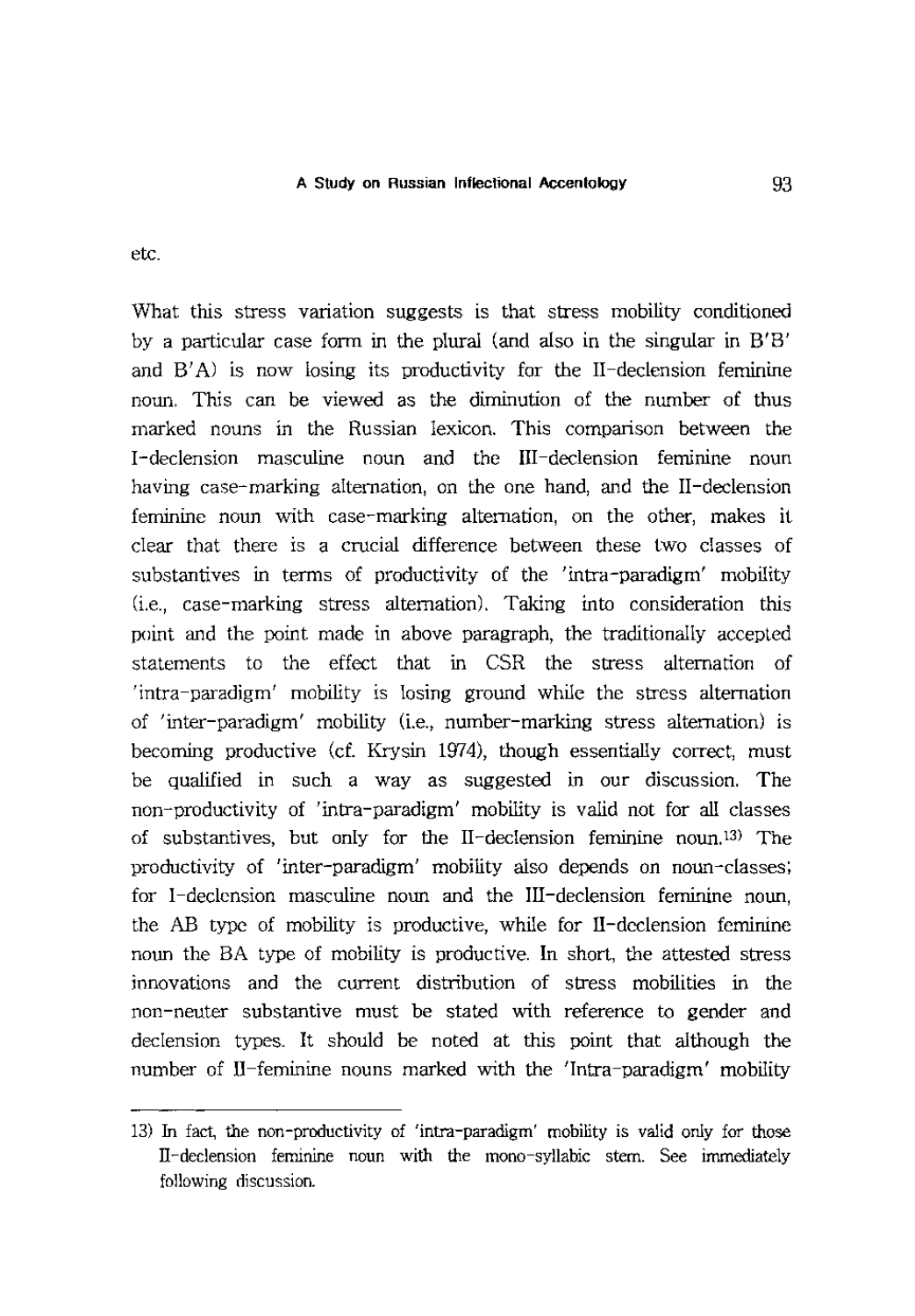is diminishing it does not necessarily mean that the 'Intra-paradigm' mobility as an accentual rule is disappearing from the Russian grammar, since it is still grammatically effective for the I-masculine and the III-feminine noun marked as having the mobility as their accentual property in their lexical entry.<sup>[4]</sup> The grammatical validity of the 'Intra-paradigm' mobility in the Russian grammar is supported also by the fact that I turn to now.

Fourthly, those II-declension feminine nouns which have both disyllabic (and trisyllabic) stems and B' paradigm in the plural do not show the accentual variation mentioned above. See the examples below.

polosa (B'B', BB', but \*BA), boroda (B'B', \*BA), borona (B'B', BB', \*BA), borozda (B'B', BB', \*BA), zeleza (BB', \*BA), prostynja (BB', \*BA), sloboda (BB', BA), skovoroda (B'B', BB', \*BA), golova 'head' (B'B', \*BA), golova 'leader' (BB', \*BA), storona (B'B', \*BA)15)

B' accentual paradigm in the plural is quite stable in these nouns, which is contrasted with the instability of the B' paradigm in the mono-syllabic II-feminine noun. This observation then raises a question:

<sup>14)</sup> Thus, the fact that, for example, skatert', which had 'Baritone' paradigm in Old Russian (i.e., columnar stem-stress; cf. Zaliznjak 1985: 133), now shows *AW* but not AB indicates that the Intra-paradigm mobility is productive for the ill-feminine noun. Note also that Borunova et al. (1983) prescribes skatertej as incorrect

<sup>15)</sup> Cf. in OSRJ (1983) and Zaliznjak (1980), prosvirá – prosforá '(communion) bread' is with BB'; Ožegov  $(1949/1982)$  reports prosvirá BA -  $(BB')$  with no information on prosforá; in the four-vol. academy dictionary (1987), prosvirá with  $BA - BB'$ and prosforá with BB'. Recently, in the dictionary of Ožegov & Švedova (1993), prosvirá is reported as having BA - BB', while prosforá has only BB', thus following the four-vol. academy dictionary. Interestingly, in Ožegov (1949/1980)  $BB'$  is put in the parenthesis, which is removed in the dictionary of Ožegov & Svedova (993). This may well indicate that BA is being eliminated in favor of BB', which is the pattern that OSRJ (1983) and Zaliznjak (1980) assign to this lexeme.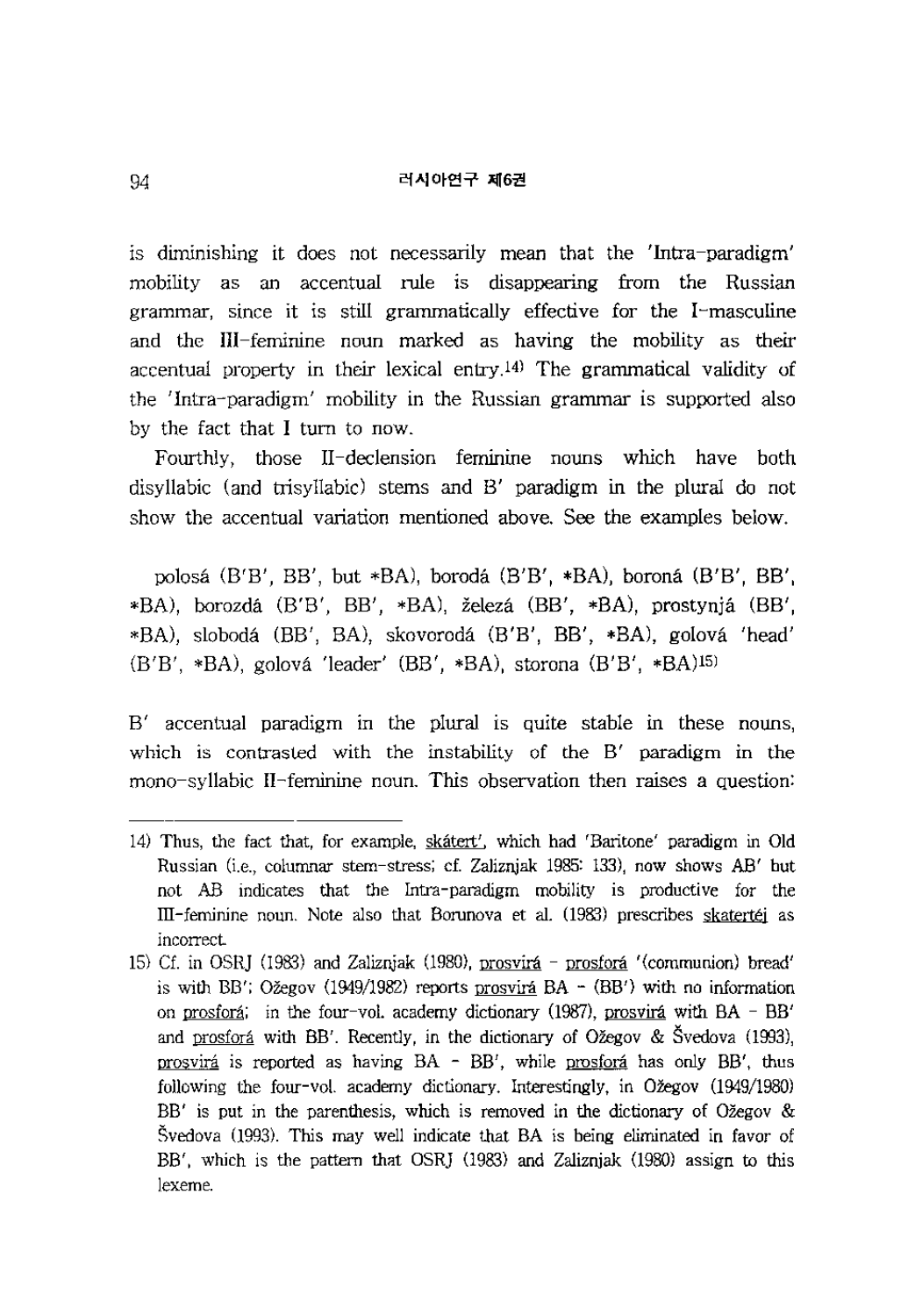why these two classes of II-feminine nouns respond differently to the on-going accentual innovation? The answer to this question can be sought in the fact that the 'Intra-paradigm' mobility is grammatically valid in the current Russian grammar. **It** should be recalled that this mobility is characterized as shift from desinence-stress to stem-initial stress (or stem-stress to desinence-initial stress), conditioned by a certain grammatical category (ASg or NPl case). **In** contrast, the 'Inter-paradigm' mobility is characterized as stress shift from desinence-stress to stem-final (pre-desinential) stress, conditioned by the grammatical number category. Now, if the lexemes with non-monosyllabic stems would manifest the alternative accentual pattern AB as, for example, reka (reka reki vs. reki rek rekam) does, following the stress position of the NPl case form (e.g., g6lovy),16) then it would result in the following contrast: golová golový vs. gólovy gólov g6lovam, where the stress alternates between desinential syllable and stem-initial syllable, which is the characteristics of the 'Intra-paradigm' mobility, not of the 'Inter-paradigm' mobility. This type of accentual alternation is nowhere attested in modern Russian.<sup>17)</sup> This explains the impossibility of introduction of the accentual innovation in the lexemes under consideration. For nouns with monosyllabic stems like reká, the innovation does not cause any conflict between these two types of mobility; previously, reká rekí réki rek rekám  $>$  now, reká rekí réki rek rekam.1S)

<sup>16)</sup> The target case fonn of this accentual innovation is the Nominative.

<sup>17)</sup> Tjagotá appears to be an exception: tjagotá tjagoty tjágoty tjágot. However, this word is considered archaic in the literarty language (Zaliznjak 1980; OSR] 1983), And when it means 'weight', tjágost' (AA) is used instead, while tjágota has AA in the meaning of 'trouble, difficulty' and usually the plural fonn is used. Cf. also, fn. 13.

<sup>18)</sup> It should be mentioned that the overt change from rekam to rekam involves a covert change in NPI reki, where overtly no accentual change has taken place. Specifically, previously, the stem-stress in reki was the result of the 'Intra-paradigm' mobility (from desinence to stem-initial syllable), but now, is the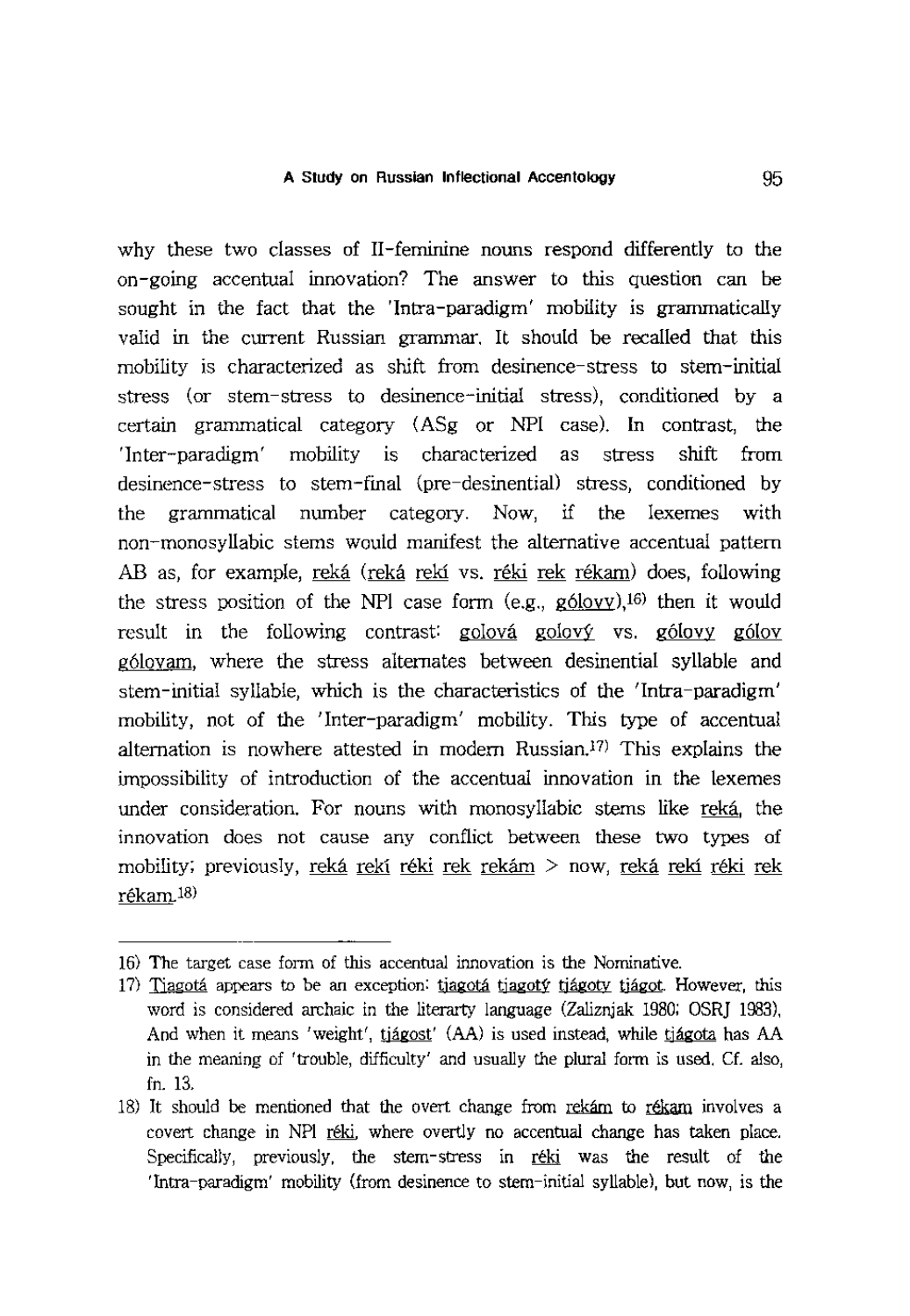Finally, there are a handful of lexemes (BA') which have 'Intra-mobility' in the GPl. Most descriptions on Russian accentology do not acknowledge independency of this pattern (cf. Red'kin 1971; Halle 1973; Zaliznjak 1980; Fedjanina 1982) and treat the (morphophonemic) desinence-stress in the GPI as exceptional. This treatment appears to be reasonable, considering the fact that some of them acquire the alternative pattern, BA (e.g., old sudeb  $\sim$  new sudeb; substandard okón ~ standard ókon; sudéj ~ súdej; accepted gumën ~ gumen). Further, it appears not very convincing to introduce one more lexical marking only for these nouns in the substantive. However, this pattern cannot be said to be totally devoid of productivity (cf. Worth 1968). For example, ser'ga, which previously permitted only BB' (ser'ga ser' gi sér' gi serëg ser' gám), now also admits BA', but not BA. In fact, sestrá, svin'já, ovcá, etc. once had the desinence-stress not only in the plural oblique case forms, but also in the NFl; a stress innovation took place at first in the NPI (i.e., sestr $\circ$  > séstry) and later spread out to the other plural oblique forms except the GPI form (sestram  $>$  séstram; cf. Zaliznjak 1985: 135; and also, consider the proverb vsem sestram po  $ser'$  gam, where we find desinence-stress in the DPI form), thus now having BA'. The synchronic stress variation witnessed in the lexeme ser'ga can be said to follow the diachronic stress innovation attested in sestrá, svin'já, ovcá, etc. Now, if one considers that BA is the productive pattern for the II-feminine noun (cf. previously, žený ženám  $>$  now, <u>ž</u>ëny ž<u>ënam</u>), the blocking of the extension of stem-stress in the GPI of these lexemes becomes strange. It seems that this is partly because of some productivity of this accentual paradigm and partly because of their formal peculiarity, i.e., they all have a mobile vowel in the GPL<sup>19)</sup> Note the accentual variation in  $\frac{\text{skam}'_1}{\text{ak}}$  which also has a

result of the 'Inter-paradigm' mobility (from desinence to stem-final syllable). Similarly, while previously ret is derived through the phonemic mobility ( ${\rm \{rek-\varphi\}}$  $\rightarrow$  /rék/, now it results from the operation of the 'Inter-paradigm' mobility.

<sup>19)</sup> There are a few lexemes with BA', which do not show a mobile vowel;  $x$ lópoty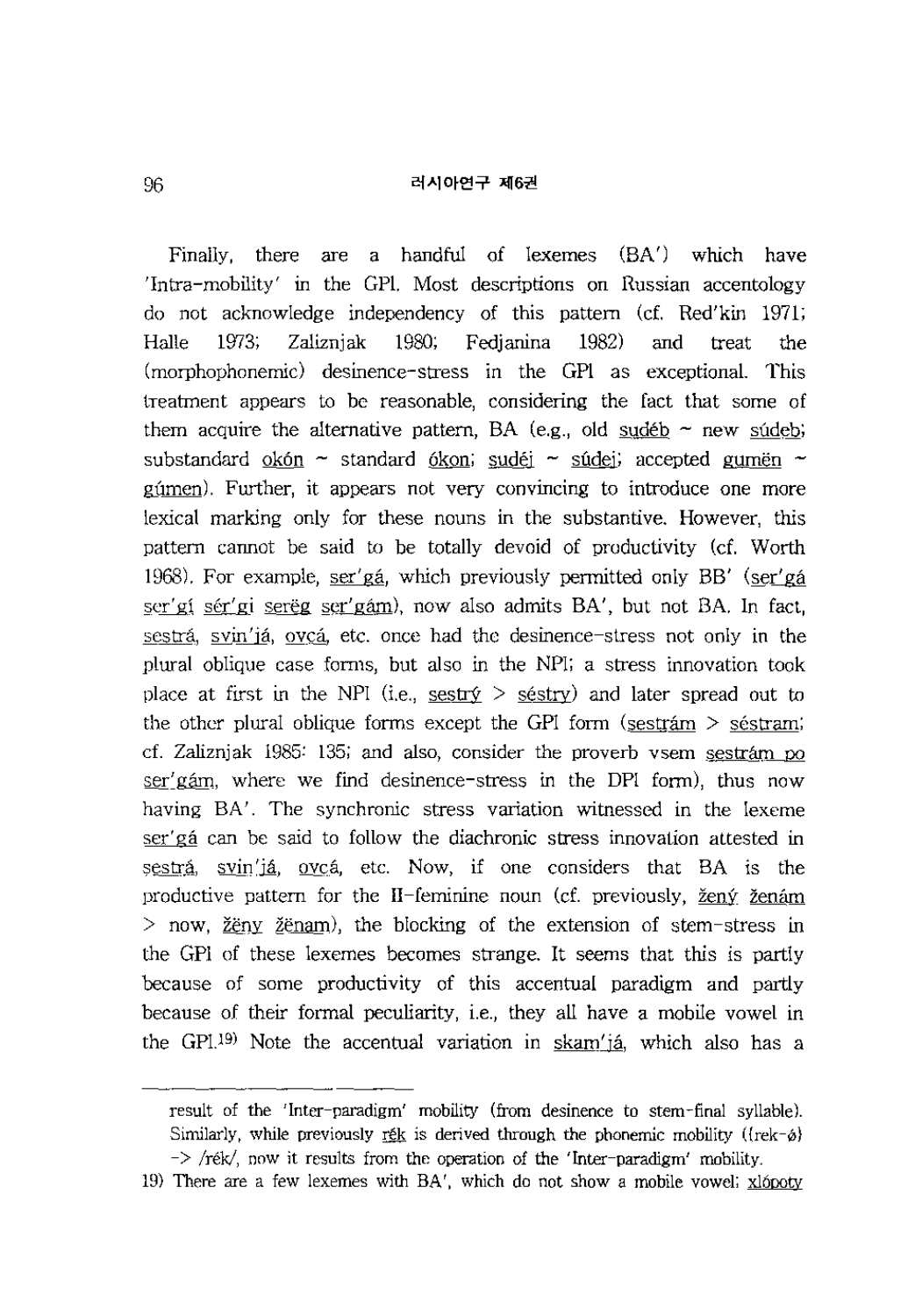mobile vowel in the GPI; BB skam'ji skaméj skam'jám ~ BA' skám'ji skaméj skám'jam, which also indicates that the mobile paradigm  $(A')$  in the plural has some productivity. Whatever the source of blocking may be (cf. Choi Ms), therefore we can say that the GPI-marking stress shift is, though marginal (cf. súdeb, súdei, gúmen), effective in the 'present' Russian grammar.

Bearing in mind the points made in the foregoing discussion, now let us turn to our first goal: the way of describing the substantival accentology. I contend that stress assignment In the declined word-forms of a lexeme can be performed on the basis of stress properties of the lexeme; more specifically, whether the given lexeme is tonic or atonic and whether it has any special lexical marking with respect to stress alternation. As mentioned in section 1, whether a lexeme is tonic or atonic is determined by its unmarked case form, which is the NSg form. The grammar of stress assignment consists of two accentual rules and statement on the rule-ordering between relevant rules. The two rules are what I have called 'Inter-paradigm mobility (Inter)' and 'Intra-paradigm mobility (Intra)'. 'Inter' applies when a lexeme is lexically marked as having the number-marking stress alternation (INTER). Its effect is as follows: (i) to shift underlying stem-stress to desinence-initial stress or (ii) to shift underlying desinence-initial stress to stem-final (pre-desinential) stress. Which one of these two subrules is to be chosen is determined by whether the given lexeme is tonic or atonic; when tonic, (i) applies, and when atonic, (ii) applies. Further, 'Inter' applies to the whole subparadigm, i.e., to all the case forms of a subparadigm. On the other hand, 'Intra' applies when a lexeme is lexcially marked as having the case-marking stress alternation (INTRA). It consists of two subrules: (i) to shift underlying or derived stem-stress to desinence-initial stress

<sup>(</sup>xlopót xlópotam), déti (detéj détjam), and ljúdi (ljudéj ljúdam). Note however that xlópoty is one of pluralia tantum, and déti and ljúdi have the different stem from the singular.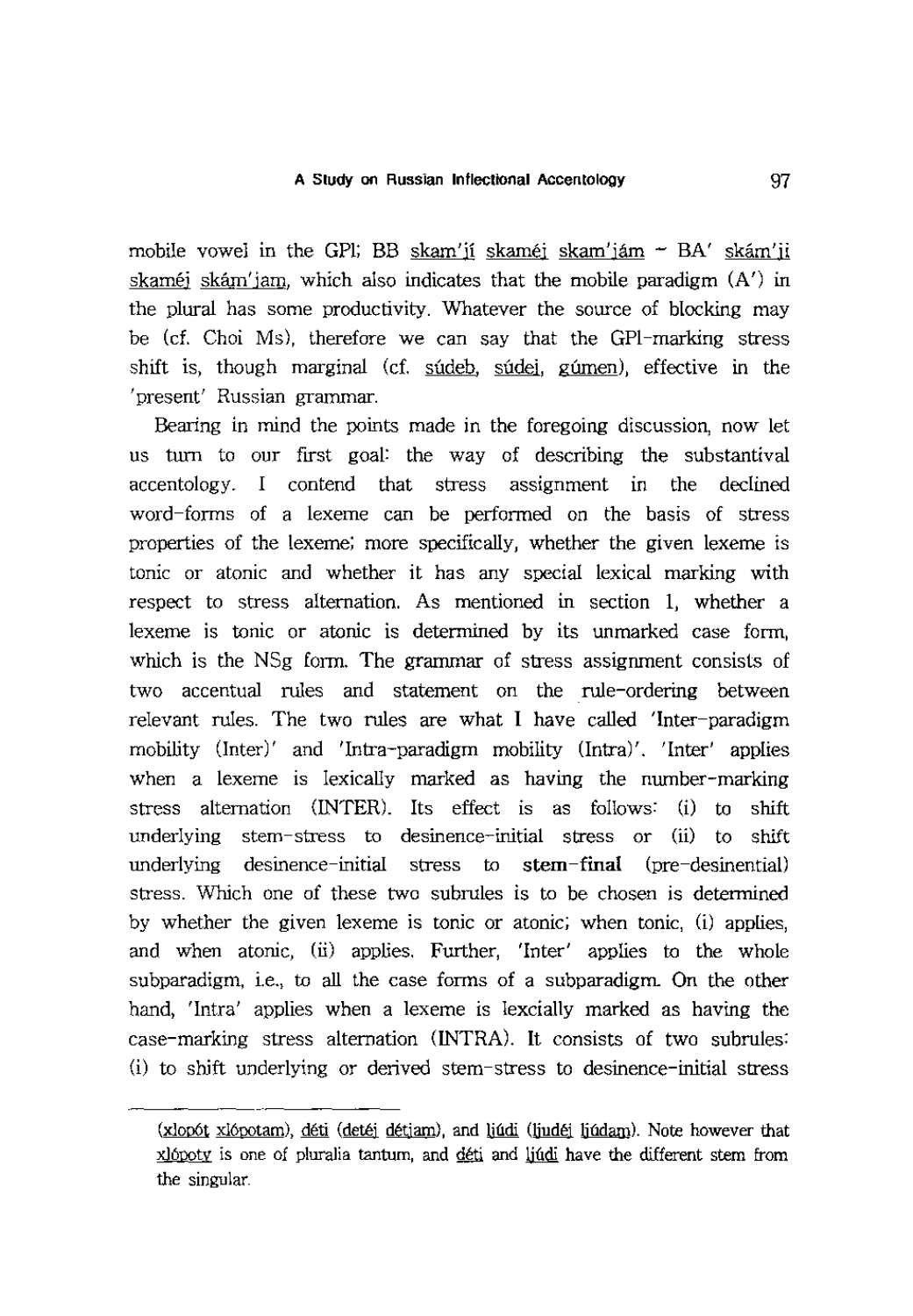or (ll) to shift underlying or derived desinence-initial stress to stem-initial stress. Again, when the underlying or derived stem is tonic,  $(i)$  applies, and when it is atonic,  $(ii)$  applies. Finally, a rule-ordering relationship between Inter and Intra must be established: Inter must apply prior to Intra, which will be made clear in due course. Let us demonstrate how to produce surface stress of declined word-forms on the basis of what has been said in this paragraph.

All nouns with fixed stress throughout the Sg and the PI (nouns with AA or BB) pose no descriptive problem. They do not have any special accentual markings in their lexical entry and thus do not undergo any accentual rules. For instance, rak raka raki rakov will have underlying stem {rák-}; also, {v'ét'er-}, {pórox-}, {zólot-}, {koróv-}, etc. Similarly, vrač vračá vračí vračéj will be represented as {vrač-'}; also, {c̆ert-'), {stat'j-'], {gluš-'}, etc. Two things must be mentioned about atonic stems. First, the stress appearing on the underlying atonic stems signals that it falls on the desinence-initial syllable; in other words, when a given word-form is produced by a given morphological case-formation rule, the stress automatically falls on the desinence-initial syllable; thus,  $\{vra\check{c}^{-1}\}$  ->  $\{NSg$  formation rule) vrač-ø. Second, when the stressed morphophonemic zero disappears at the phonemic level, the stress moves to the immediately preceding syllable irrespective of whether the latter's syllabic nucleus is underlyingly given or epenthetically inserted. This is what I have termed 'Phonemic mobility' (cf. section 1); thus  $\{ \text{vrač-\'ø} \}$  -> (Phonemic mobility) /vráč/. To illustrate the production process of a word-form with an epenthesized vowel,  $\{\text{ogn'}-\}^{20}$  ->  $\{\text{NSg} \text{ formation rule}\}$  $\{\text{ogn}'-\hat{\mathfrak{g}}\}$  -> (Epenthesis)  $\{\text{open}'-\hat{\mathfrak{g}}\}$  -> (Phonemic M.)  $\{\text{qqon}'\}$ .

Nouns that have accentual patterns AB or BA will be specified in their lexical entry as having [INTER], which informs that stress

<sup>20)</sup> For arguments for representing the underlying base form of the lexeme with the vowel - zero alternation in this way and for positing the rule of Epenthesis, see Choi Ms.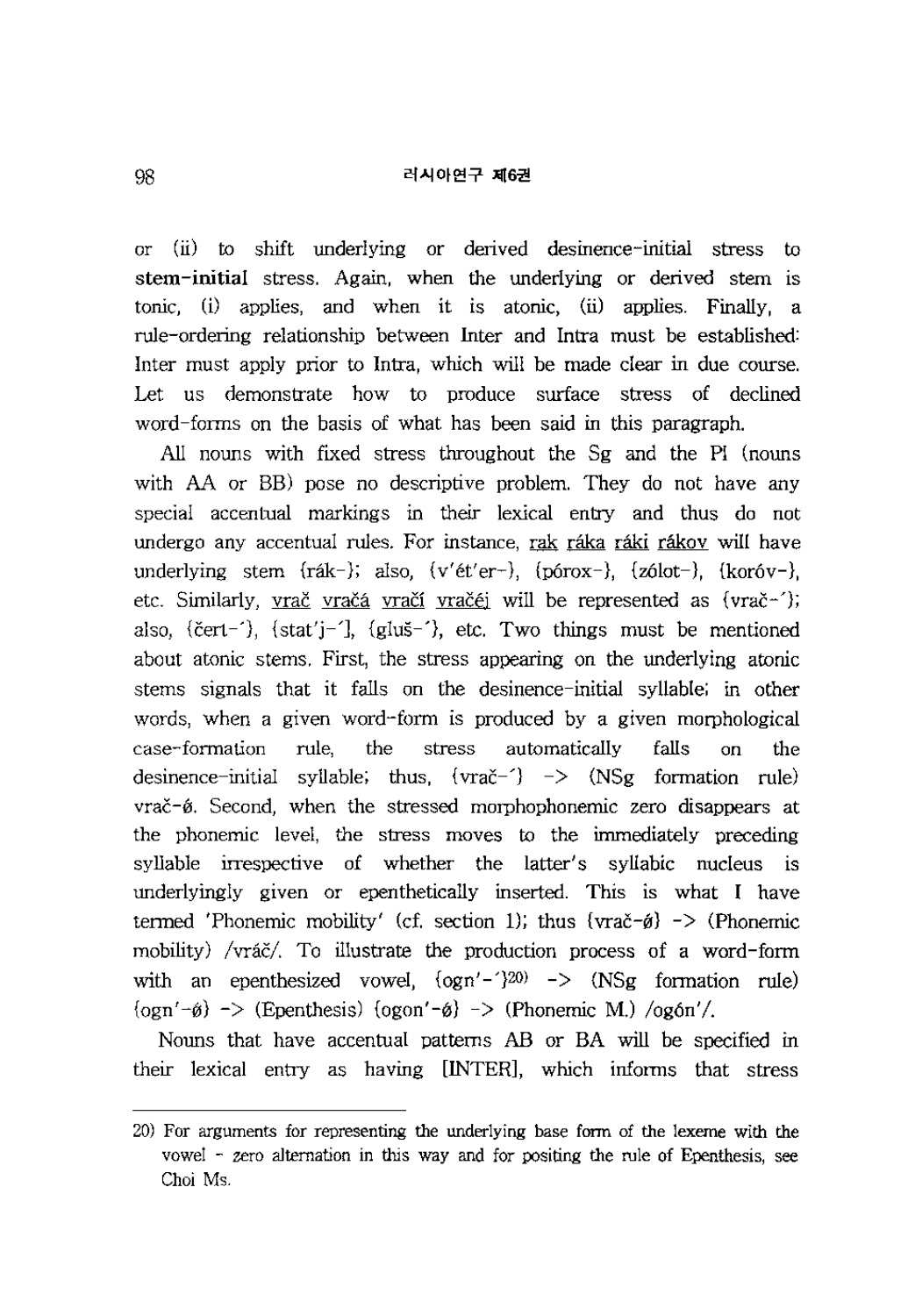alternates between all the singular fonns and all the plural fonns. Thus, {g61-} [INTER], {g6rod-} [INTER], etc.; {kol'os-'} [INTER], {kolbas-'} [INTER], etc. Lexemes thus marked will undergo the morphophonemic stress rule of Inter. From the fact that the underlying stress of a lexeme is determined on the basis of the surface stress of the NSg, it follows that the applicational domain of Inter must be plural fonns. To illustrate how this works,

|       | (górod-)[INTER]            |                       | (kolbas-')[INTER]         |           |  |
|-------|----------------------------|-----------------------|---------------------------|-----------|--|
|       | $NSg$ -for.                | NPI-for.              | $NSg$ -for. $NPf$ -for.   |           |  |
|       | $\{g\acute{q}rod-\alpha\}$ | $\{g\acute{a}rod-a\}$ | $(kolbas-4)$ $(kolbas-1)$ |           |  |
| INTER |                            | gorod-á               |                           | kolbás-i  |  |
|       | /górod/                    | /gorodá/              | /kolbasá/                 | /kolbási/ |  |

For the correct stress assignment to the word-forms having a mobile yowel, we need to state in our grammar a rule-order holding between Inter and Epenthesis; the former applies prior to the latter.<sup>21)</sup> Otherwise, a spurious fonn would be produced. Compare (a) and (b).

|       | $\{r'em'os'I-\}[INTER](+mobile]$ | ${v'$ er'et'on-'}[INTER] |
|-------|----------------------------------|--------------------------|
| (a)   |                                  |                          |
|       | GPI for, $r'$ em'os'l- $\phi$    | v'er'et'on−ǿ             |
| Inter | ⊤′em′ós′l−ø                      | v'er'et'ón-ø             |
|       | Epenthesis r'em'ós'ol-ø          |                          |
|       | $/r'$ em'ós'ol/                  | $/v'$ er'et'ón/          |
| (b)   |                                  |                          |
|       | GPI for. $r'$ em'os'i- $\phi$    | v'er'et'on-ø             |
|       | Epenthesis r'em'os'ol-ø          |                          |
| Inter | r'em'os'ól-ø                     | v'er'et'ón-ø             |
|       | $*/r'$ em'os'ól/                 | /v'er'et'ón/             |

<sup>21)</sup> In fact, all morphophonemic stress rules are stipulated in such a way that they precede Epenthesis, which in turn precedes Phonemic Mobility.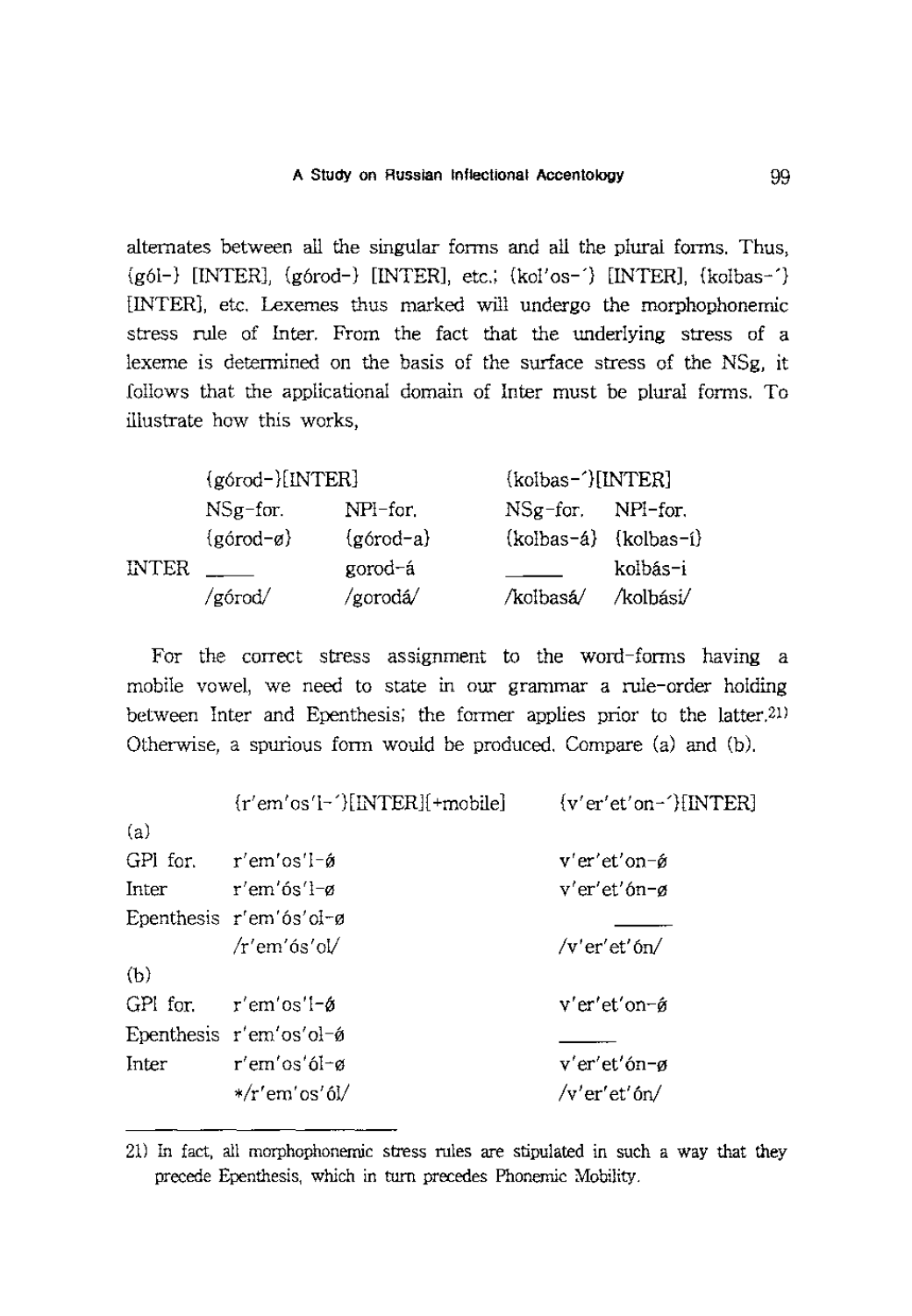The lexical entry of tonic stems with AB' will have accentual information saying that stress alternates not only between the singular and the plural subparadigms, but also between the nominative and the other case fonns within the plural paradigm. Thus, for example, {b6g-}[INTER] [INTRA-NP1). The latter marking infonns our grammar that the lexeme will be subject to the morphophonemic rule of Intra, when its NPI form has been formulated by the morphological rule. But, in order to produce the correct output, our grammar must have a statement to the effect that Inter must apply prior to Intra. This stipulation on the rule-ordering is intimately related to the fact that Inter applies necessarily to underlying-initial representation, while Intra can apply either to underlying-initial representation or to derived representation. To show how this works,

|                 |          | {bóg-}[INTER][INTRA-NPI] {vólost'-}[INTER][INTRA-NPI] |
|-----------------|----------|-------------------------------------------------------|
| NPI for.<br>(a) | bóg-i    | vólost'-i                                             |
|                 |          |                                                       |
| Inter           | $b$ og-í | volost'-í                                             |
| Intra           | bóg-i    | vólost'-i                                             |
|                 | /bógi/   | /vólost'i/                                            |
| (b)             |          |                                                       |
| Intra           | bog-í    | volost'-í                                             |
| Inter           |          |                                                       |
|                 | */bogi/  | */volost'í/                                           |
| GPI for.        | bóg-ov   | vólost'-ej                                            |
| Inter           | bog-óv   | volost'-éj                                            |
| Intra           |          |                                                       |
|                 | /bogóv/  | /volosťéj/                                            |

Lexemes with B'A are marked [INTER][INTRA-ASg]. Some of them alternatively have BA, which can be captured by putting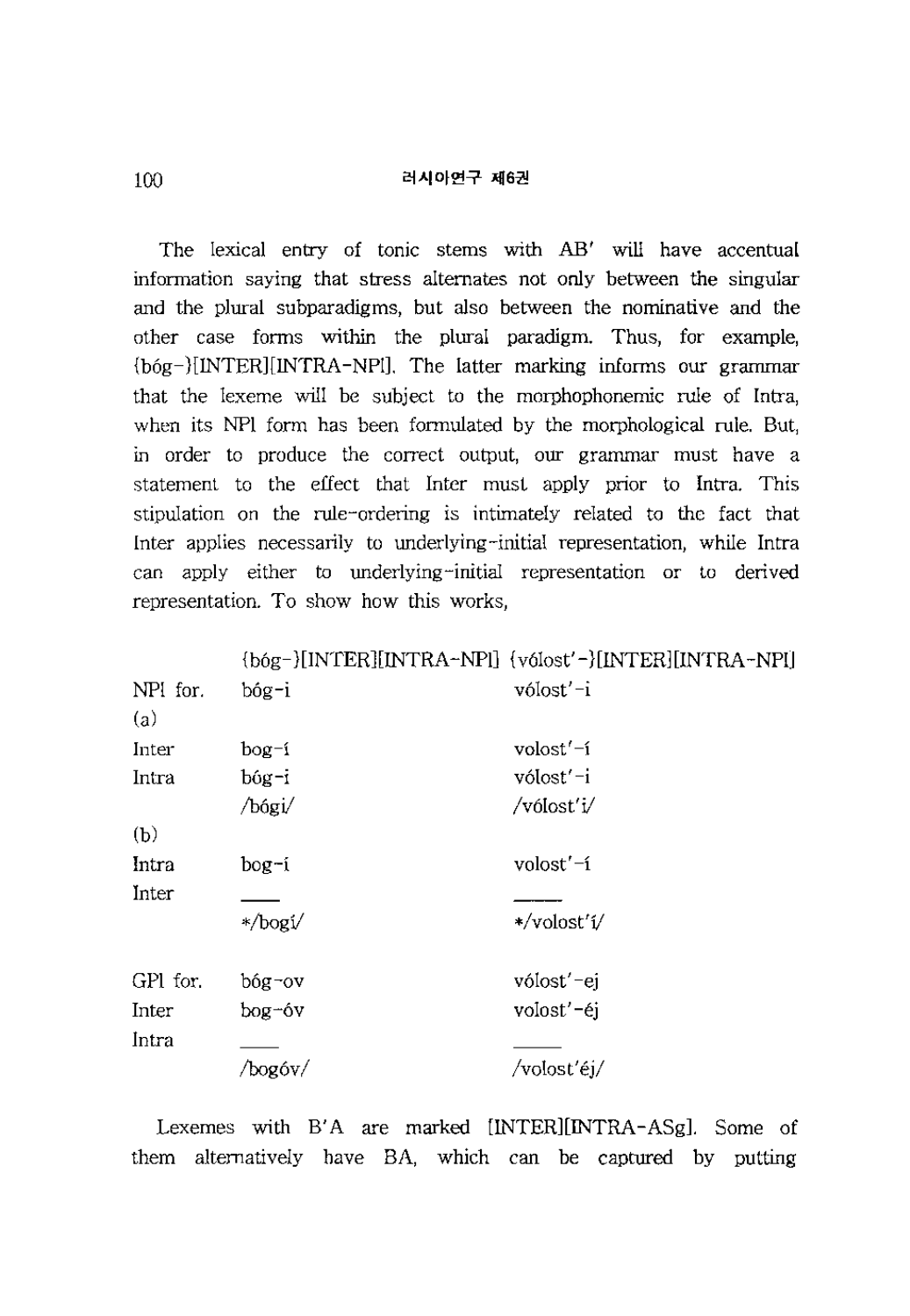[INTRA - ASg] in the parenthesis. To show the stress assignment of the ASg and the NPl of these lexemes,

|       |          |          | {cen-'}[INTER][INTRA-ASg] {st'en-'}[INTER]([INTRA-ASg]) |           |
|-------|----------|----------|---------------------------------------------------------|-----------|
|       | ASg for. | NPI for. | ASg for.                                                | NPI for.  |
|       | cen-ú    | cen-í    | st'en-ú                                                 | $st'en-1$ |
| Inter |          | cén-i    |                                                         | st'én-i   |
| Intra | cén-u    |          | $(st'en-u)$                                             |           |
|       | ∕cénu⁄   | /céni/   | /st'enú/~/st'énu/                                       | /st'éni/  |

Lexemes with BB' will have the marking [INTRA-NPI]; thus, e.g., {sl'oz-'} [INTRA-NP1]. And lexemes with B'B' will have two different kinds of INTRA-markings; thus, {golov-'}[INTRA-ASg][INTRA-NPl]. Finally, lexemes with BA' are marked as having [INTER] and [INTRA-GPl]; e.g., {s'ost'r-'} [INTER] [INTRA-GP1]. Incidentally, zemlja is the most complicated lexeme in terms of stress alternation; it has three accentual markings: [INTER][INTRA-ASg] [INTRA-GPI]. To demonstrate the derivation of some case forms of sestra and zemlja,

|       |                     |                               | $s'ost'r$ <sup>-</sup> $[IMTER][INTRA-GPI]$ $(z'em'I'$ -' $)[INTER][INTRA-ASg/GPI]$ |  |                                                                      |  |
|-------|---------------------|-------------------------------|-------------------------------------------------------------------------------------|--|----------------------------------------------------------------------|--|
|       | NPI for. GPI for.   |                               | ASg for. NPI for. GPI for.                                                          |  |                                                                      |  |
|       |                     | s'ost'r-i s'ost'r-é           |                                                                                     |  | $z'$ em'!'-ú $z'$ em'!'-í $z'$ em'!'- $\acute{\theta}$               |  |
| Inter | s'óst'r-i s'óst'r-ø |                               |                                                                                     |  | $z'$ ém'l'-i $z'$ ém'l'-ø                                            |  |
| Intra |                     | $s'$ ost' $r$ - $\hat{g}$     | $z'$ ém' $]$ ' $-u$                                                                 |  | $z'$ em'l'- $\phi$                                                   |  |
| Epen. |                     | $s'$ ost'or- $\acute{\sigma}$ |                                                                                     |  | $z'$ em'el'-ø                                                        |  |
|       |                     | $Ph.M.$ /s'óst'ri/ /s'ost'ór/ |                                                                                     |  | $\frac{1}{2}$ 'ém'l'u/ $\frac{1}{2}$ 'ém'l'i/ $\frac{1}{2}$ 'em'él'/ |  |

This completes our discussion on the substantival accentology. In the next section, I will provide a grammar for the verbal accentology, showing that the exactly same set of accentual rules and the rule-ordering relationship as postulated in the substantival accentology hold also for the verbal accentology.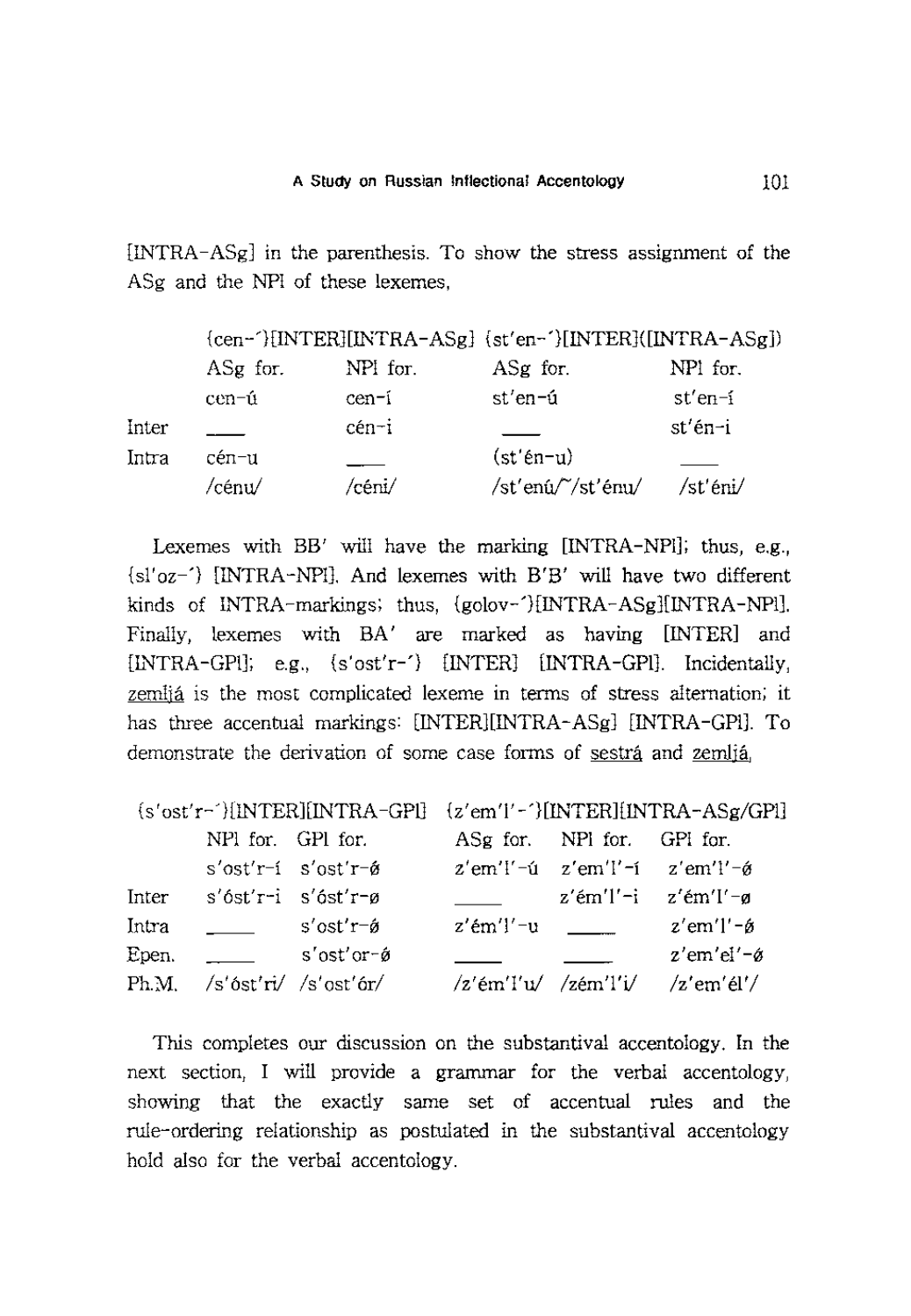3. It is common practice in any description of verbal morphology to distinguish between vocalic and non-vocalic stems. A vocalic stem is a stem with a vocalic element at the stem-final position (e.g.,  $\{\text{pisa}-\}$ ),  ${smmtr'e-}$ ,  ${prosi' i-}$ ,  ${r'isova-}$ ,  ${maxnu-}$ ,  ${kolo-}$ , and a non-vocalic stem is a stem ending in a consonant, including a sonorant (e.g.,  ${d'$  elai-),  ${b' e l' e i -}$ ,  ${m o i -}$ ,  ${z m -}$ ,  ${z i v -}$ ,  ${m' o t -}$ ,  ${v' o d -}$ ,  ${gr' o b -}$ ,  ${p'ok}$ -),  ${b'er'og}$ -),  ${t'r}$ -). This distinction is important also for a description of the verbal accentology. In the substantival morphology, all stems end in a consonant and all desinences begin (morphophonemically) with a vowel (or zero). For this reason, no segmental deletion takes place, when a desinence is concatenated with a stem (cf. Jakobson 1948). In the verbal morphology, however, there are found four logically possible combinations in terms of concatenation of stem-final segment and desinence-initial segment:  $C+C$ ,  $C+V$ ,  $V+C$ , and  $V+V$ . Among these types, it is  $V+V$  sequence that bears significance for the accentology. More specifically, a descriptive problem arises when an underlying vocalic stem stresses the stem-final vowel, which is truncated before a vocalic desinence. For instance, the final stressed */a!*  of the underlying stem {p'isa-} is truncated before, say, the 2Sg/Pr desinence {os}, and the phonemic output becomes /p'iSos/, where the stress moves one syllable leftward. The accentual shift of this type can be interpreted at least two different ways: morphophonemic ally and phonologically. The morphophonemic analysis is to interpret the left movement as an instance of the Inter-paradigm mobility. That is, before the stem-final stressed */a!* is elided, Inter applies to {p'isa-os}, which, according to this analysis, would be marked [INTER], occasioning the stress shift and resulting in {p'isa-os}, which is in turn realized phonemically /p'iSos/ via 'Truncation' and what has been called 'Substitutive Softening'. This analysis however runs difficulty in the face of such stems as  ${g_{\text{ovor}}'}(-)$ ,  $22$  whose present forms consistently

<sup>22)</sup> As mentioned in section 1, I assume that the underlying stress of verbal lexemes is determined by the surface stress position of their infinitive form. This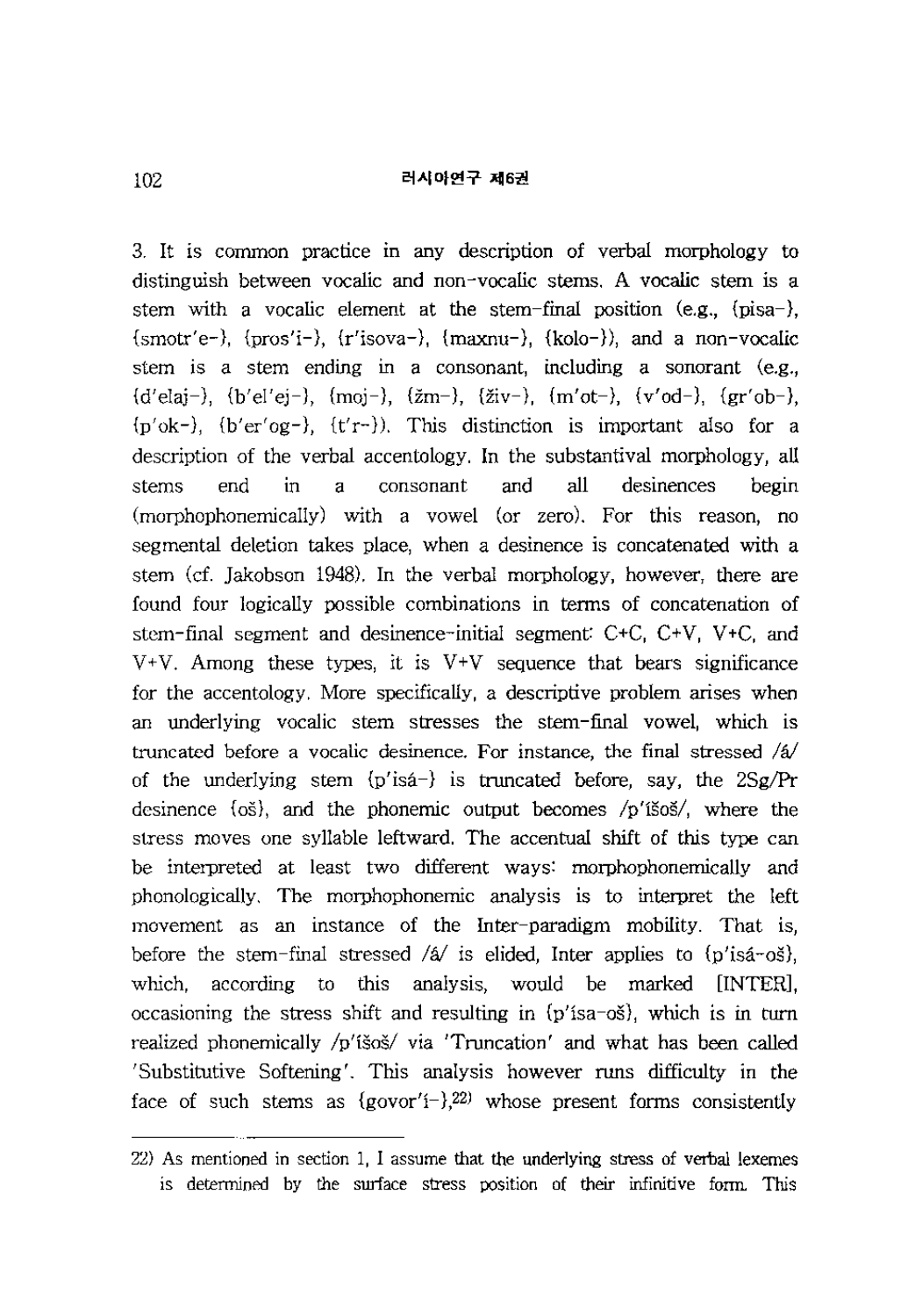stress the desinence-initial syllable (govoriu govoriš' govorit govorim govorite govorjat). Since it is beyond doubt that the stress shift from stem-final position to desinence-initial position in the verb of this kind is occasioned by Inter, we would have to admit two different sorts of Inter, if we considered  $/p'$ isos an instance of Inter; the effect of the former is to change the underlying tonic stem into the atonic stem, while that of the latter is to shift the stress from the stem-final position to the immediately preceding stem-syllable. This then would make a grammar on the Russian accentology rather complicated. In fact, there is an alternative way of handling the left movement in  $/p'$ išoš/. It is to view it as an instance of Phonemic mobility, which says that the stress automatically shifts one syllable leftward when it falls morphophonemic ally on zero or a segment deleted at the phonemic level. Thus,  $\{p' \in \{p'\} \Rightarrow \text{Truncation} \& \text{Substitutive Softening} \} p' \in \mathcal{F}^{-1}$ (Phonemic M.) /p'išoš/; similarly, {r'isová-oš} -> (Truncation & Substitutive Softening)  $r'$ isuj#'-oš -> (Phonemic M.) / $r'$ isújoš/. Note also that in this analysis there will be no need to mark the stem {p'isa-} as having [INTER], relieving thus the lexicon of such a marking.

In terms of accentual paradigms, the verb is completely parallel with the substantive. There are three accentual paradigms for each tense subparadigm (present and past) in the verb, too: columnar stem-stress (A), columnar desinence-stress (B), and mobile stress within each paradigm, designated ',' . Furthermore, there is only one inflected form for each subparadigm where stress shift takes place: in the present paradigm, stress shifts in the ISg form, and in the past paradigm, stress shifts in the F form. The 'prime' (Intra-paradigm) mobility in

assumption is not without ground. One piece of evidence is adduced in synchronic accentual variations, which are seen in some verbs, and the target of which is the infinitive form; e.g., old napilsia napilas' napilos' napilsis' - new napilsia napilas' napílos' napílis', inf. napít'sja; old záčal, začalá záčalo záčali - new začál začalá začál<u>o začáli,</u> inf. <u>začát'; old or unaccepted róznial raznialá róznialo rózniali -</u> standard <u>raznjál raznialá razniálo razniáli</u>, inf. razniát'; etc.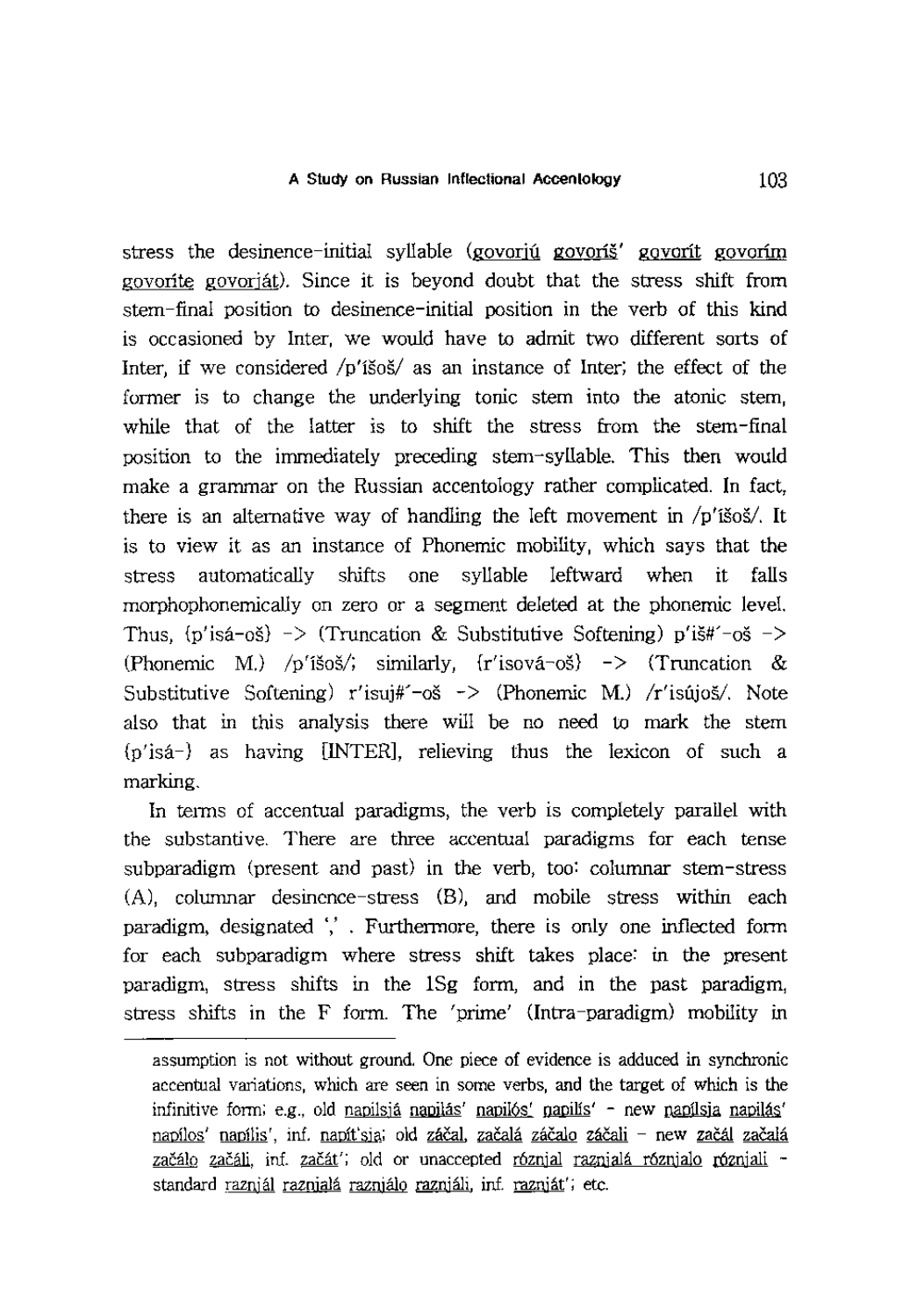## 러사아연구 제6권

the present tense paradigm takes place for those vocalic stems whose underlying stress falls on the stem-final vocalic element; e.g.,  ${\rm (pros'1-)}$ prošú prósiš',  $\{\text{tonú-}\}$  tonú tóneš',  $\{\text{smotr'é-}\}$  smotriú smótriš', etc. Neither non-vocalic stems23) and nor those vocalic stems which stress underlyingly non-stern-final syllable show the Intra-paradigm mobility;  ${delta}$  \*delajú délaeš',  ${čitaj}$ –) \*čitajú čitáeš',  ${pliaka}$ –) \* ${pliac\acute{o}si}$ ',  $\{\text{ot}(v')\in\mathcal{V}\}$  \*otvečú otvétiš', etc. On the other hand, the Intra-paradigm mobility in the past tense paradigm is found as a rule for the non-vocalic tonic stem;<sup>24)</sup> e.g., {pr' ad-} prial priala prialo, {ki' an-} kli al kljalá kljálo,  $\{\check{z}iv-\}$  žil <u>žilá</u> žilo,  $\{p'j' -\}$  'drink' pil pilá pílo,  $\{-\check{c}n' -\}$ 'begin' začál začalá začálo, (búd-) 'be' byl bylá býlo, {dd-) 'give' dal dalá dálo, etc.

The following accentual patterns are found in Russian verbs: AA, BB, AB, A'B, AA', (BA).25)

AA stem-stress throughout the present and the past paradigms

i) all derived aj-stems and ej-stems: delaju delaet delal delala; boleju boleet bolel bolela

ii) syllabic j-stems: duju dúet dul dúla; móju móet myl mýla. Also, gret', znat', razut', zret', rdet', mlet', smet', spet', pret', tlet'; brit', kryt', nyt', vyt', rYt'.

iii) syllabic nasal stems: stánu stánet stal stála. Also, det', zastrjat', styt'

iv) obstruent stems: lezu lezet lez lezla; sjadu, sjadet, sel sela.

v) nu-'inchoative' stems: m6knu m6knet mok m6kla.

vi) nu-'semelfactive' stems: prygnu prygnet prygnul prygnula.

vii) polysyllabic Ca-stems: réžu réžet rézal rézala; koléblju

<sup>23)</sup> Exceptions: some  $-pi$  at verbs, e.g., primit primet, obnimit obnimet, etc., and mogu móžet.

 $24$ ) Exceptions: monosyllabic  $-a$  stems, e.g., lgal lgalá lgálo, rval rvalá ryálo, vral vralá vrálo, žral žralá žrálo, bral bralá brálo, dral dralá drálo, zval zvalá zválo, and rodíl rodilá rodfio.

<sup>25)</sup> There is only one lexeme with BA: lec', liagu liazet leg legla.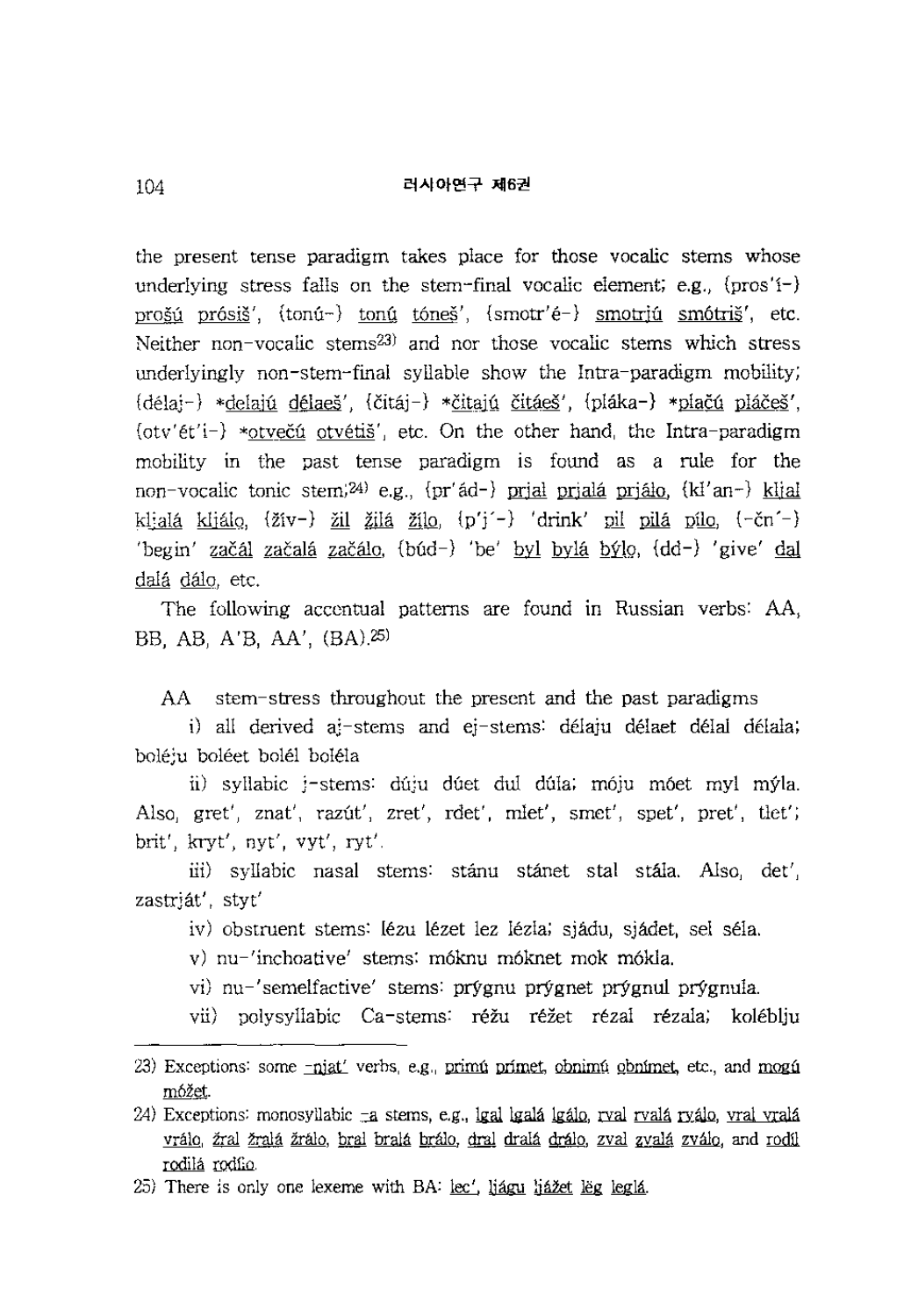koleblet kolebal kolebala.

viii) ova-stems: ráduju ráduet rádoval rádoval; risúju risúet risoval risovala.

ix) one ča-stem: slýšu slýšet slýšal slýšala.

x) e-stems: vížu vídit vídel vídela. Also, nenavídet', zavíset', obidet'.

xi) i-stems: otvéču otvétit otvétil otvétila.

BB desinence-stress throughout the present and the past paradigms - only for obstruent stems

i) t-stems: metú metët mël melá. Also, plestí, rastí, obrestí, rassvesti, cvesti, gnesti.

ii) d-stems: bljudú bljudët bljul bljulá. Also, brestí, vestí.

iii) b-stems: grebú grebët grëb greblá. Also, skrestí.

iv) k-stems: pekú pecët pëk peklá. Also, seč', vleč', teč', obreč'.

v) g-stems: beregú berežët berëg bereglá. Also, perenebréč', žeč', zapriáč', steréč'.

vi) s-stems: pasú pasët pas paslá. Also trjastí, nestí, spastí, proiznesti.

vii) z-stems: polzú polzet polz polzlá. Also, veztí.

AB stem-stress in the past and desinence-stress in the present.

i) ava-stems: dajú daët davál davála. All -davát', -znavát', and -stavat' verbs.

ii) pet': poju poet pel pela

iii) non-syllabic stems: b'ju b'et bil bila. Also, sit'.

iv) non-syllabic nasal stems: žmú změt žal žála. Also, žat', mjat', raspjat'.

v) d-stems: padú padět pal pála. Also, klast', krast', prjast'.

vi) stric': strigu strižët strig strigla.

vii) gryzt': gryzú gryzët gryz grýzla.

viii) r-stems: trú trët tër tërla. Also, rasprosterét', merét', perét'.

ix) nu-'semelfactive' stems: maxnú maxnët maxnúl maxnúla.

x) gnut': gnú gnět gnul gnúla.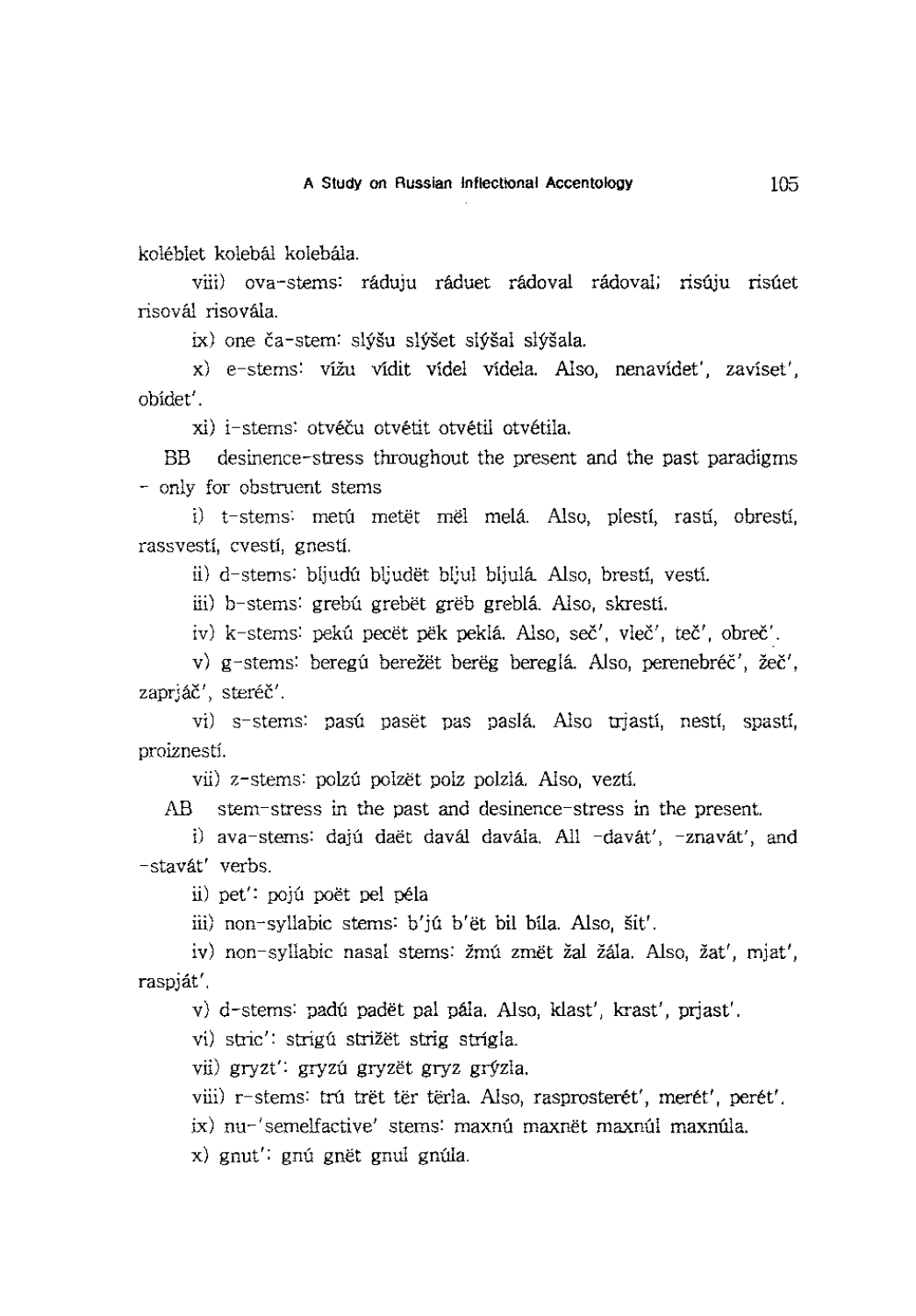xi) non-derived ova-stems: zujú zuët ževál ževála. Also, klevát', kovat', sovat', blevat', plevat', snovat'.

xii) monosyllabic a-stems: šijú šlet slal slála. Also, tkat'  $( \sim A'B )$ .

xiii) Ča-stems: molčú molčít molčál molčála.

xiv) e-stems: siZU sidit sidel sidela.

xv) i-stems: proščú prostít prostíl prostíla.

AA' stem-stress in all conjugated forms, except for lSg/Pr form.

i) nu-'semelfactive' stems: vzglianú vzgliánet vzglianúl vzglianúla.

ii) simple u-stems: tonú tónet tonúl tonúla. Also, tjanút', minút', obmanút', pomjanút'.

iii) o-stems: kolju k6let ko16l ko16la. Also, bor6t'sja, mo16t', po16t', por6t'.

iv) polysyllabic a-stems: pišú píšeš' pisál pisála.

v) Ča-stems: dyšú dýšit dyšál dyšála.

vi) e-stems: smotriu smótrit smotrél smotréla.

vii) i-stems: prošú prósit prosíl prosíla.

 $A'B$  stem-stress, except for F, in the past and desinence-stress in the present.

ii) gnit': gnijú gniët gnil gnilá gnilo.

ii) non-syllabic j-stems: p'jú p'ët pil pilá pílo. Also, vit', lit'.

iii) v-stems: živú živët žil žilá žilo. Also, plyt', slyt'.

iv) non-syllabic nasal-stems: začnú začnět začál začalá začálo. Also, vzjat', perenjat', unjat'.26)

v) kljast' kljanú kljanët kljal kljalá kljálo.

<sup>26)</sup> Many prefixed  $-\tilde{c}n$  and  $-m$  verbs stress the prefix-initial syllable in the past: náčal načalá ná<u>čalo</u>, prínial prinjalá prínjalo, etc. This accentual pattern is doubtless a historical remnant, and thus an unproductive pattern. Witness that some of these verbs, which had previously this pattern, have now acquired a variant stress pattern, where stress is assigned to the stem-syllable: začál začalá zacaIo, pereniaI oereniala pereniaIo. This accentual innovation involves a covert change in the underlying property of the stem, i.e., from atonic stem to tonic stem Previously, (zacn-')[INTRA-M,N,Pl/Pt], (thus, začnú začnět záčal začalá záčalo), but now {zacn'-}[INTER][INTRA-F/Pt] (thus, začnú začnet začál začalá začálo).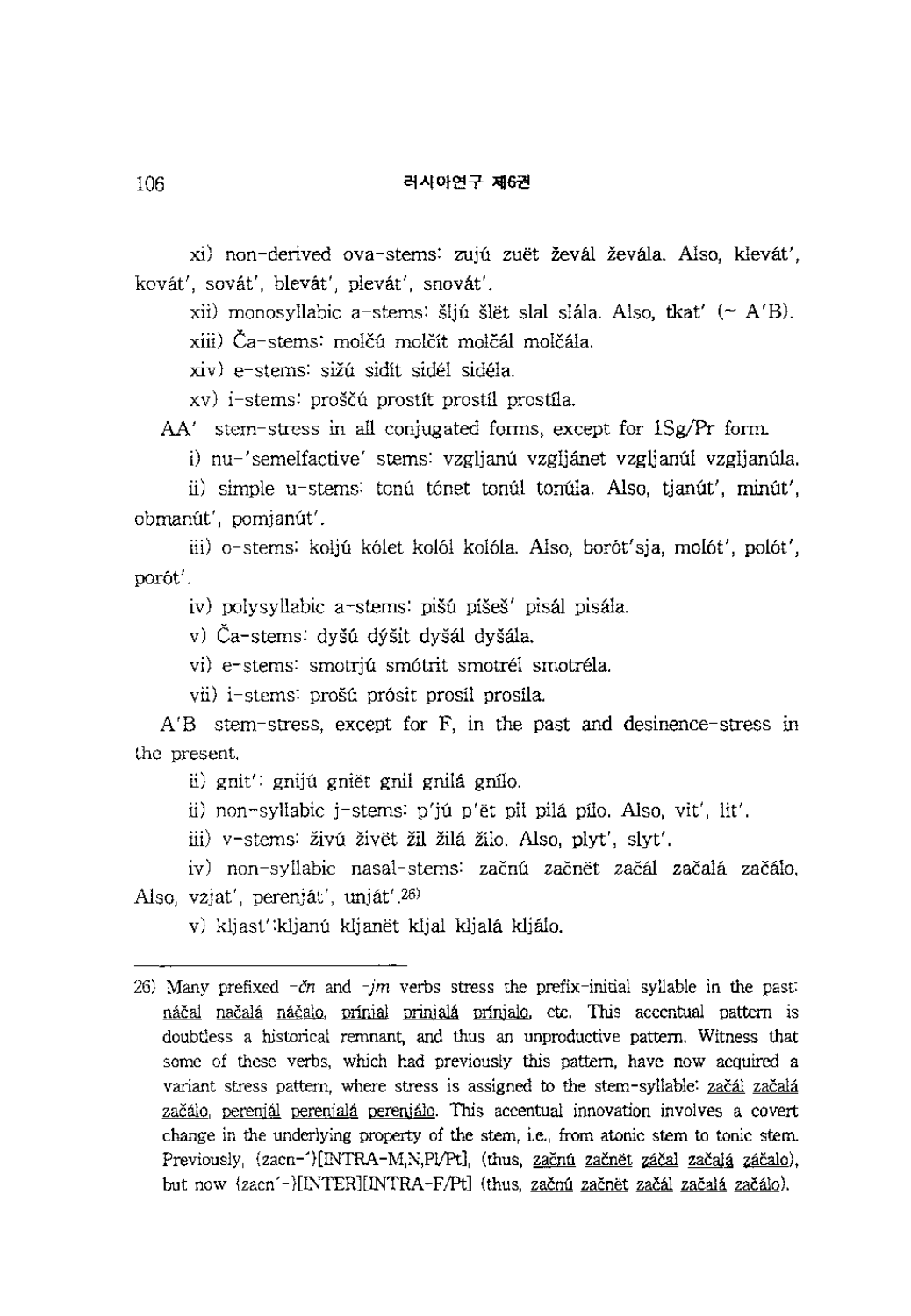vi) prjast' (AB): prjadú prjadët prjal prjálá prjálo.

vii) mono-syllabic a-stems: rvú rvět rval rvalá rválo. Also, ždat', 19at', Zrat', vrat', zvat', brat', drat', tkat' (AB).

As clear from the above classification, all verbal lexemes are tonic, except for those lexemes with obstruent stems having BB. Recall that it is assumed that the infinitive form determines 'tonicity' of the underlying verbal stems. Verbs with a velar stem are best considered atonic, even though their infinitive form stresses the stem-syllable; thus, e.g.,  $\{p'6k^{-}\}\right)$  pekú pečët pëk peklá pekló, despite péč'. There are some verbs which deserve special comment. Some non-syllabic stems as  $(-jm)$ ,  $(-cn)$ ,  $(m'r-)$ ,  $(p'r-)$ ,  $(l'j-)$  and some non-vocalic stems such as  $\{\text{ziv-}\}, \{\text{bud-}\}, \{\text{dad-}\}\$  show special kind of Inter-paradigm mobility, when they are prefixed; e.g., pónjal ponjalá pónjalo pónjali, náčal načalá náčalo náčali, úmer umerlá úmerlo úmerli, záper zaperlá záperlo záperli, dólil dolilá dólilo dólili, próžil prožilá próžilo próžili, príbyl pribylá príbylo pribyli, péredal peredalá péredalo péredali, etc. The stress falls on the prefix-initial syllable in all the past forms, except the F where it is assigned on the desinence. One may analyze these prefixed stems as having underlyingly the prefix-initial stress, which for the present forms shifts to the desinence (thus, in our descriptive terms, being subject to Inter) and for the F/Pt form shifts to the desinence (thus, being subject to Intra). Another possible analysis is to view them as having tonic stems, thus M, N, Pl/Pt forms being subject to Intra (thus, BB'). Whichever analysis may be chosen, it remains true however that the accentual pattern of this type is a historical remnant, thus becoming non-productive. Many of them have now acquired a new variant stress pattern (AB' or AB), which has become the new norm; e.g., peremer peremerla peremerlo peremerli, prozil prozila prozilo prozili, prolil prolila prolilo prolili, dobýl dobylá dobýlo dobýli, peredál peredalá peredálo peredaIi, etc.

As is well known, there is one more location where another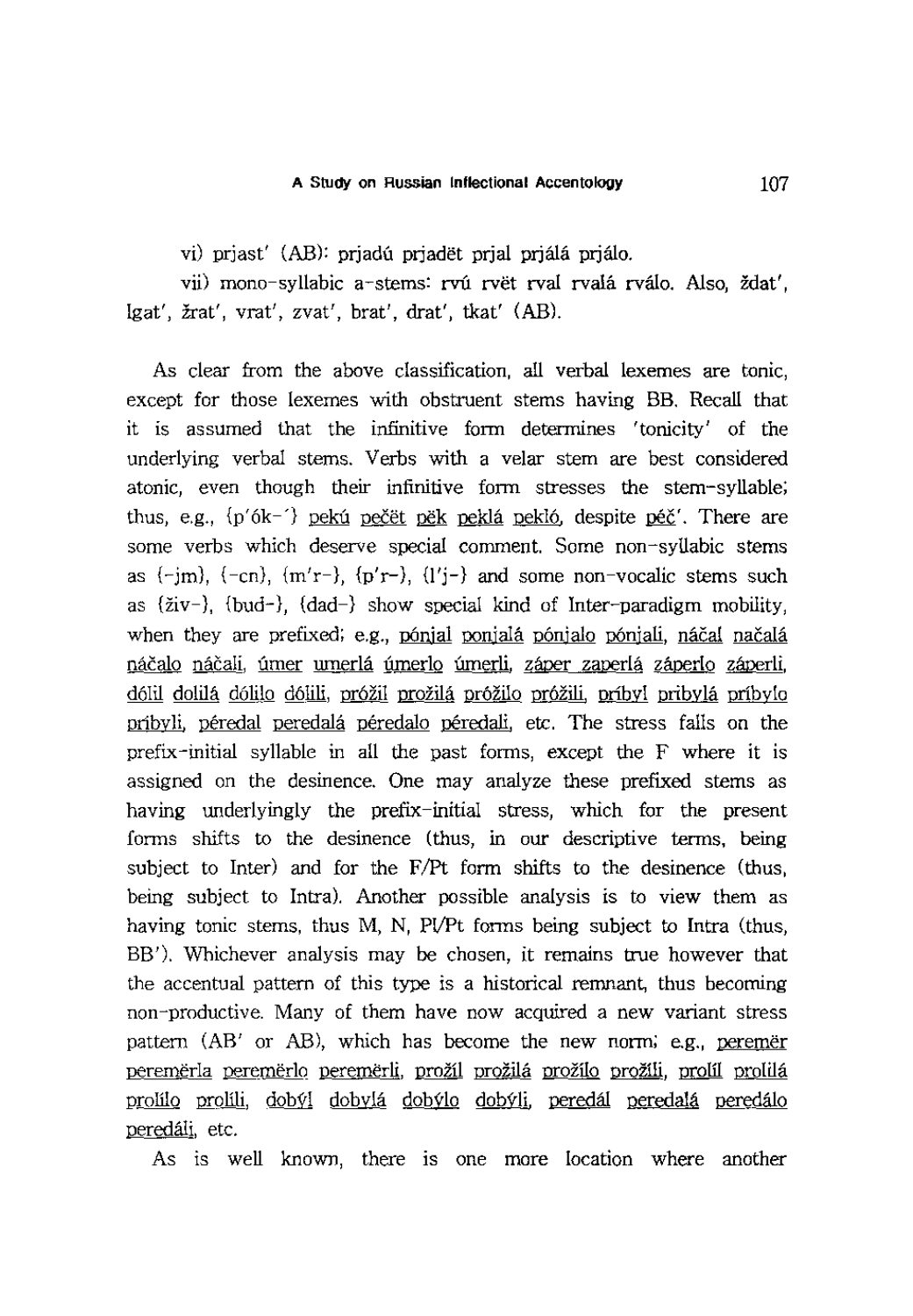'synchronic' stress innovation is taking place in the Russian conjugation. While the accentual innovation mentioned in the preceding paragraph takes place in the past paradigm for the non-vocalic stem, this one involves the present paradigm for the vocalic i-stem. Many i-stem verbs that previously had columnar desinence-stress in the present now allow the alternative pattern, i.e., stem-stress except for the 1Sg where stress falls on the desinence (i.e.,  $AB \sim AA'$ ); e.g., belig bélít, gorožú goródít, dojú dóít, družú drúžít, kačú kátít, dariú dárít, etc. I wlll discuss what consequence this innovation would bear on the Russian grammar later in the concluding section.

Verbs with AA have underlying tonic stems with no special accentual markings; thus,  $\{d' \in \{d\} -\}$ ,  $\{\text{c} \in \{d\} -\}$ ,  $\{d\text{c} \in \{d\} -\}$ ,  $\{d\text{c} \in \{d\} -\}$ ,  $\{d\text{c} \in \{d\} -\}$ ,  $\{d\text{c} \in \{d\} -\}$ ,  $\{d\text{c} \in \{d\} -\}$ ,  $\{d\text{c} \in \{d\} -\}$ ,  $\{d\text{c} \in \{d\} -\}$ ,  $\{$  ${m6knu}$ ,  ${r'éza}$ ,  ${rádova}$ ,  ${r'isova}$ ,  ${v'd'e}$ ,  ${otv'et'i}$ , etc. Verbs with BB have underlying atonic stems with no special markings: thus,  ${m'ot-'}$ ,  ${b'ud-'}$ ,  ${gr'ob-'}$ ,  ${p'ok-'}$ ,  ${b'er'og-'}$ ,  ${pas-'}$ {polz-'}, etc. Verbs with AB have tonic stems which are specially marked [INTER], which triggers the application of the rule Inter in the formation of present tense forms; thus, {dava-}[INTER], {p6j-}[INTER],  ${b'j' - }\text{[INTER]},$   ${zm' - }\text{[INTER]},$   ${pad-}\text{[INTER]},$   ${zov4-}\text{[INTER]},$ {prost'i-HINTER], etc. Just as the rule applies to plural forms of the substantival lexeme specified as [INTER], so does it apply to present tense forms of the verbal lexeme marked [INTER]. It should be recollected that the underlying stress of all lexemes is determined on the basis of the surface stress of the NSg form in the substantive and of that of the infinitive form in the verb, which is identical as a rule with that of the past tense form. To show the production process,

|           | ${2ov4}$ [INTER] |                           | $\{govor'i-\}[INTER]\}$ |                            |  |
|-----------|------------------|---------------------------|-------------------------|----------------------------|--|
|           |                  | $M/Pt$ for. $ISg/Pr$ for. |                         | $M/Pt$ -for. $1Sg/Pr$ for. |  |
|           | žová-l-ø         | žová-u                    | govor'i-l-ø govor'i-u   |                            |  |
| Inter     |                  | žova-ú                    |                         | govor'i-ú                  |  |
| other MPs |                  | žuj#–ú                    |                         | govor'#-ú                  |  |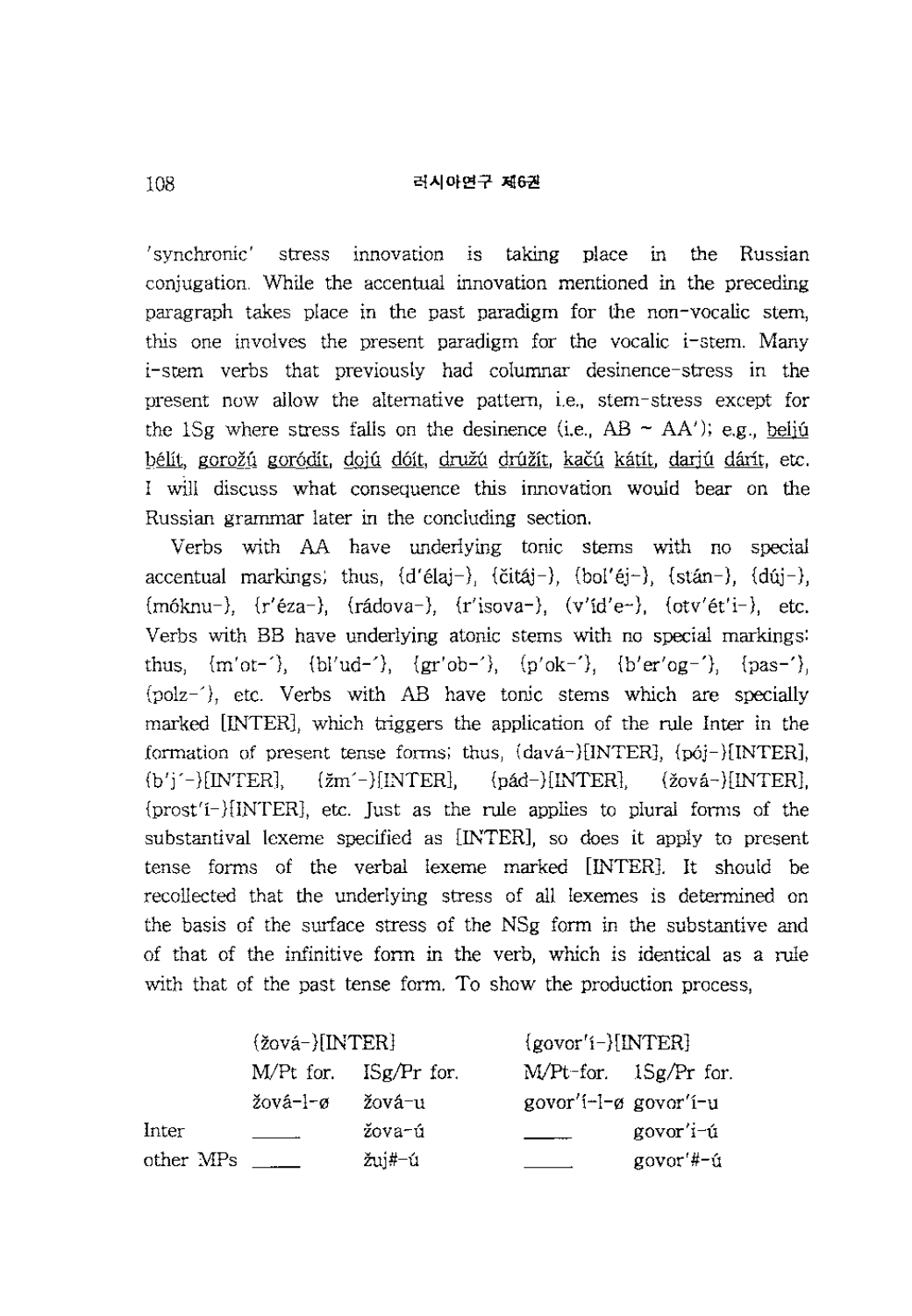$\langle \text{zov} \hat{\mathbf{a}} \rangle$  /zuiú/ /govor'íl/ /govor'ú/

Verbs with AA' have tonic stems marked [INTRA-lSg/Pr). Due to this lexical marking, the lSg/Pr form undergoes Intra, whose effect, as mentioned in section 2, is to shift from stem-stress to desinence-stress or from desinence-stress to stem-initial stress. Thus, for example,  $\{vzgl'ani-\}[INTRA-1Sg/Pr\}, \quad \{tonu-\}[INTRA-1Sg/Pr\}, \quad \{kolo-\}[INTRA-1Sg/Pr\}].$  $lSg/Pr$ ],  ${p'isa-}\lceil NTRA-1Sg/Pr\rceil$ ,  ${smotr'é-}\lceil NTRA-1Sg/Pr\rceil$ ,  ${pros'i-}$ [INTRA-lSg/Pr], etc. Since the truncation rule is effective in the Russian grammar (V + V - >  $#$  + V), the stress on the stem-final syllable automatically shifts to the immediately preceding syllable via Phonemic mobility.

|       |  |                                            | $\{tonú-\}[INTRA-1Sg/Pr\}$ $\{smot'e-\}[INTRA-1Sg/Pr\}$ |                                                                 |                                             |                                 |
|-------|--|--------------------------------------------|---------------------------------------------------------|-----------------------------------------------------------------|---------------------------------------------|---------------------------------|
|       |  | 1Sg/Pr 3Sg/Pr M/Pt                         |                                                         |                                                                 | $1Sg/Pr$ $3Sg/Pr$ $M/Pt$                    |                                 |
|       |  |                                            | tonú-u tonú-ot tonú-l-ø                                 |                                                                 |                                             | smotr'é-u smotr'é-i smotr'é-l-ø |
| Intra |  |                                            |                                                         | smotr'e- $\mathbf{u}$ ____                                      |                                             |                                 |
|       |  | Trunc. $&$ ton#- $\acute{u}$ ton'#'-ot ___ |                                                         |                                                                 | $smotr'#~f$ smotr'#' $-$ it $\qquad \qquad$ |                                 |
| MPs   |  |                                            |                                                         |                                                                 |                                             |                                 |
|       |  |                                            |                                                         | $Ph.M.$ /tonú/ /tón'ot/ /tonúl/ /smotr'ú/ /smótr'it/ /smotr'él/ |                                             |                                 |

There are some -njat' verbs with stress alternation both in the present and in the past paradigms; all of them (cf. but prinjat') have a prefix ending in a consonant; e.g., obnimu obnimet óbnjal obnjala 6bnjalo; also, otnjat', vnjat', raznjat', snjat', prinjat', voprinjat', predprinjat'. The stress pattern of these verbs can be designated B'A', which however must be considered a marginal and non-productive pattern; some of them have alternatively  $A'A'$ , where  $A'$  in the past paradigm is clearly a productive accentual paradigm (cf.  $6$ bnial  $\sim$  obnial, obnjalá, óbnjalo ~ obnjálo, óbnjali ~ obnjáli). To illustrate the accentual derivation of those forms with  $B'A' \uparrow A'A'$ ,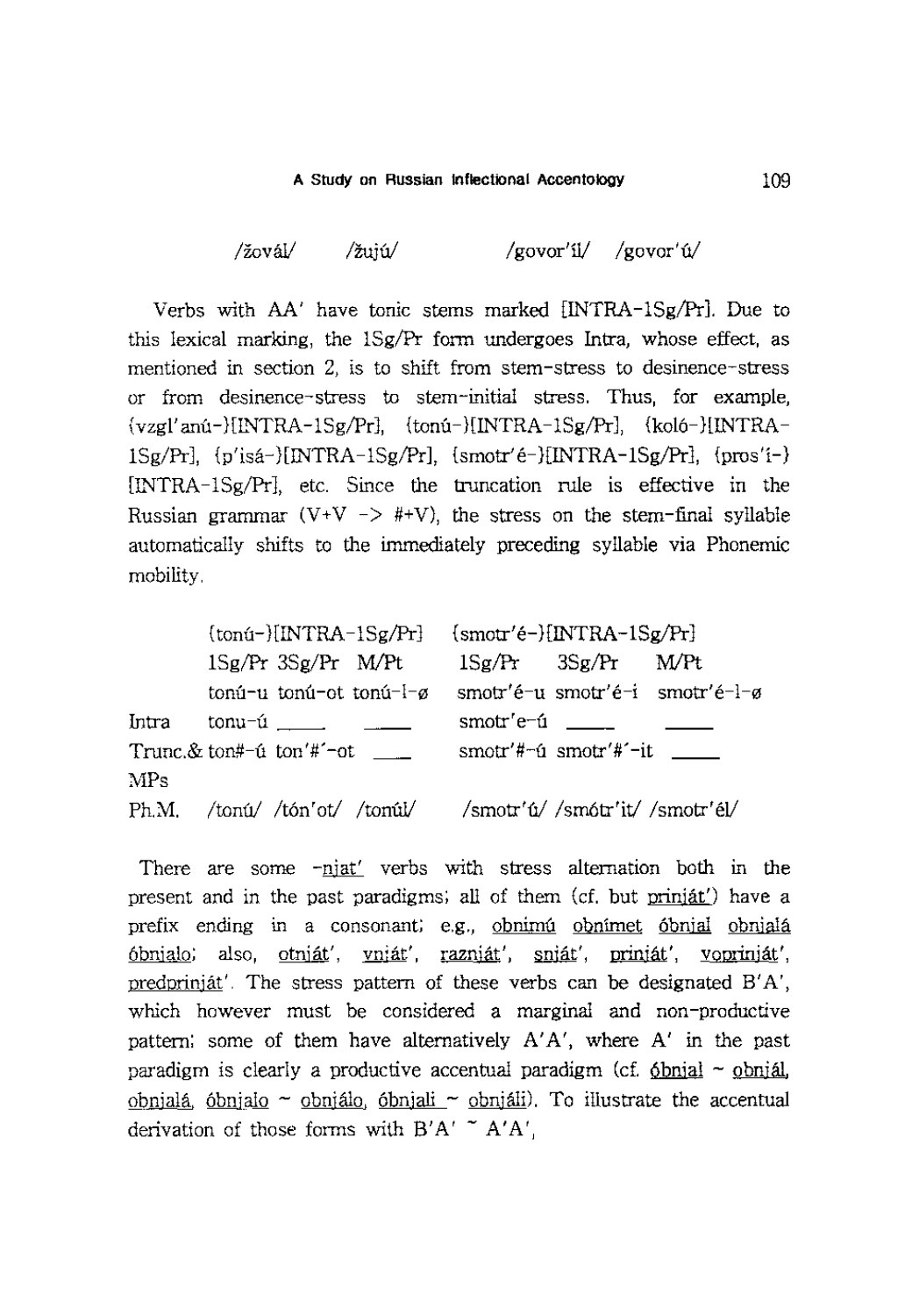${\rm [obn'im-}\iint RA-1Sg/Pr]$   ${\rm (obn'a-}\iint RA-MNPl/PL[^{\circ}obn'a-}\iint RA-F/PL]$ lSg/Pr 3Sg/Pr MlPt F/Pt MlPt F/Pt obn'im-u obn'im-ot obn'a-l- $\acute{\sigma}$  obn'a-l-a obn'a-l obn'a-l-a Intra obn'im-u 6bn'a-h:l obn'a-I-a MPs obn'im'-ot /obn'imú/ /obn'ím'ot/ /óbn'al/ /obn'alá/ /obn'ál/ /obn'alá/

The stem-stress in the present forms is the result of the application of Inter, which, along with the assumption that this class of verbs has the underlying stem  $\{\text{obn}'a^{-1}\}$ , explains why the present forms place the stress not on the stem-initial syllable (\*6bnimet), but rather on the stem-final (i.e., predesinential) syllable (obnimet). Further, the prefixal stress in the past forms can be naturally explained in our framework; M, N, and PI forms are subject to Intra, which occasions the stress shift from the desinence to the stem-initial (more specifically, prefix-initial) syllable.

One final note on these verbs. In their lexical entry, they will be marked as having both  $[INTER]$  and  $[INTER-1Sg/Pr, -MNP1/PL]$ , which appears highly idiosyncratic. The advent of the stress variant  $\Lambda' \Lambda'$  is in this regard no wonder; the Russian lexicon tends to eliminate such highly marked items from its inventory. Compare the above markings with  $[INTRA-1Sg/Pr, -F/Pl]$  which stems with  $A'A'$ have.

Finally, those verbs with A'B. They have stem-stress in the past forms, except for the F, and columnar desinence-stress in the present forms, being specified  $[NTER]$  and  $[NTRA-F/Pt]$ ; thus,  $\{gn'ij\}$ [NTER] [INTRA-F/Pt], (p'j'-)[INTER][INTRA-F/Pt], {živ-}[INTER][INTRA-F/Pt], {zaca-}[INTER] [INTRA -F 1Pt], {kl' an -}[INTER] [INTRA -F;Pt], {ida - }[INTER] [INTRA-F/Pt], etc. To illustrate how grammar and lexicon interact,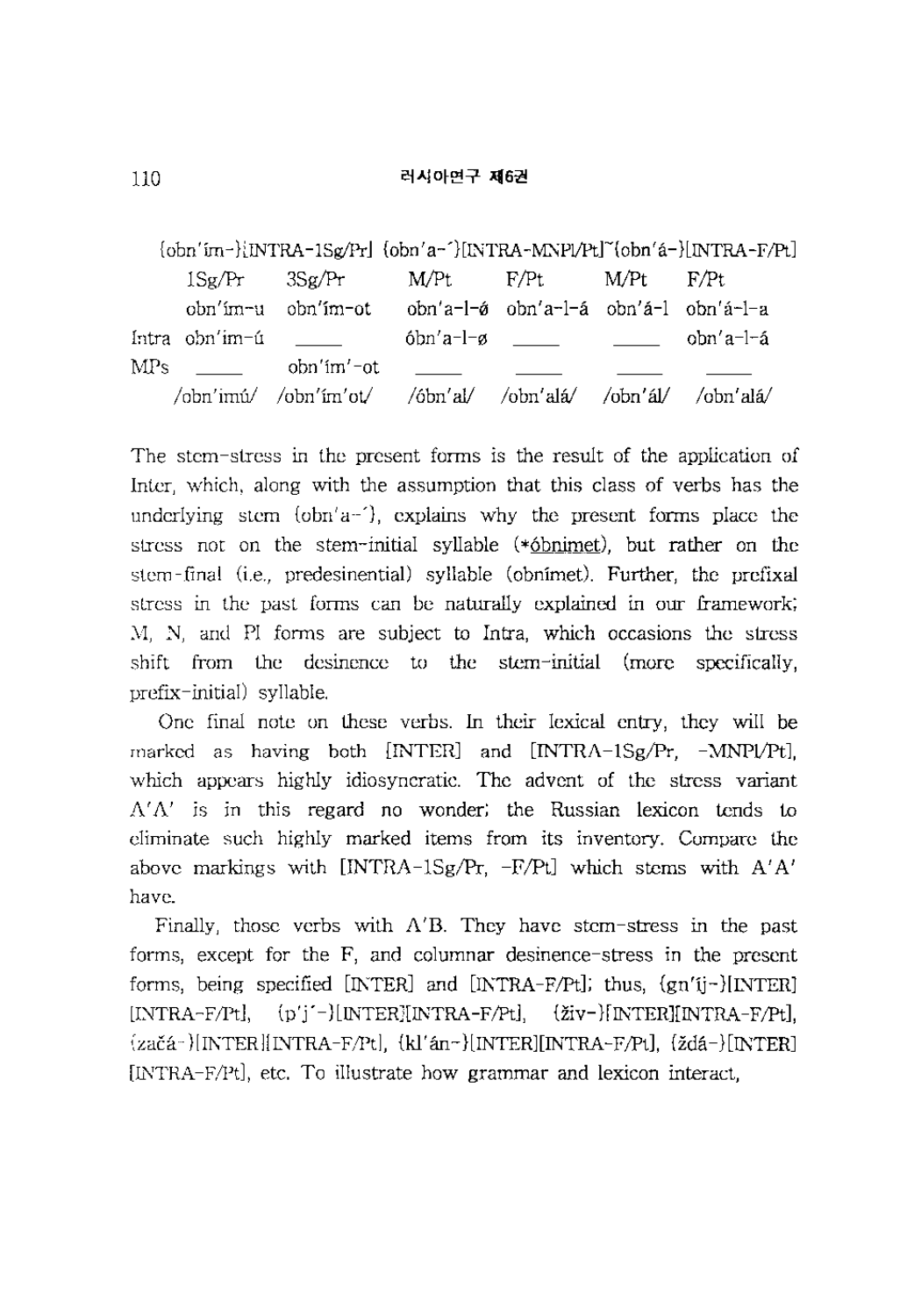|       |                               |                       |         | {ždá-}[INTER][INTRA-F/Pt] {kI'án-}[INTER][INTRA-F/Pt] |                             |             |
|-------|-------------------------------|-----------------------|---------|-------------------------------------------------------|-----------------------------|-------------|
|       |                               | 1Sg/Pr M/Pt F/Pt      |         | 1Sg/Pr                                                | M/Pt                        | F/Pt        |
|       |                               | ždá-u ždá-l-ø ždá-l-a |         |                                                       | kl'án-u kl'án-l-ø kl'án-l-a |             |
| Inter | žda-ú <u>. –</u>              |                       |         | kl′an∽ú                                               |                             |             |
| Intra | and the state of the state of |                       | žda-l-á |                                                       |                             | $kl'an-l-a$ |
|       | Trunc. žd#-ú                  |                       |         |                                                       | kl'á#-l-ø kl'a#-l-á         |             |
|       | ∕ždú⁄                         | ∕ždál∕                | ∕ždaIá∕ | /kl'anú/ /kl'ál/                                      |                             | /kl′alá⁄    |

4. Conclusion. In this paper, I tried to show that the Russian inflectional accentuation, both substantival and verbal, can be described by postulating two accentual rules in the Russian grammar: Inter-paradigm mobility and Intra-paradigm mobility, both of which are morphophonemic rules. The former deals with stress alternation between two subparadigms; the alternation between Sg and PI in the substantive and the alternation between Pr and Pt in the verb. The latter handles stress alternation within a subparadigm; that is, the alternation between the Acc. and the other cases in the singular paradigm, the alternation between the Nom. (or the Gen.) and the other cases in the plural paradigm, the alternation between lSg and the other forms in the present paradigm, and finally the alternation between the Fern. and the other forms in the past paradigm. Since individual lexemes manifests different accentual properties, it is necessary to specify accentual information in their lexical entry. Thus, lexemes with the marking [INTER] will be subject to Inter, and those with [INTRA-X] will be subject to Intra in the  $X$ -form. The grammar espoused here needs to state the following rule-ordering relationship: Inter applies prior to Intra. Besides these two rule, we have a phonemic accentual rule, whose effect is to shift stress on a zero segment or on a deletable segment onto the immediately preceding syllable. This handles the following type of stress shifts: {stol- $\hat{\theta}$ } stól vs. stolá stolú, {I'ubov'-óju} l'ubóv'ju l'ubóv' vs. l'ubví, {smotr'é-it} smótrit vs. smotrél smotréla, etc. Further, for those lexemes with stress alternation and mobile vowel, it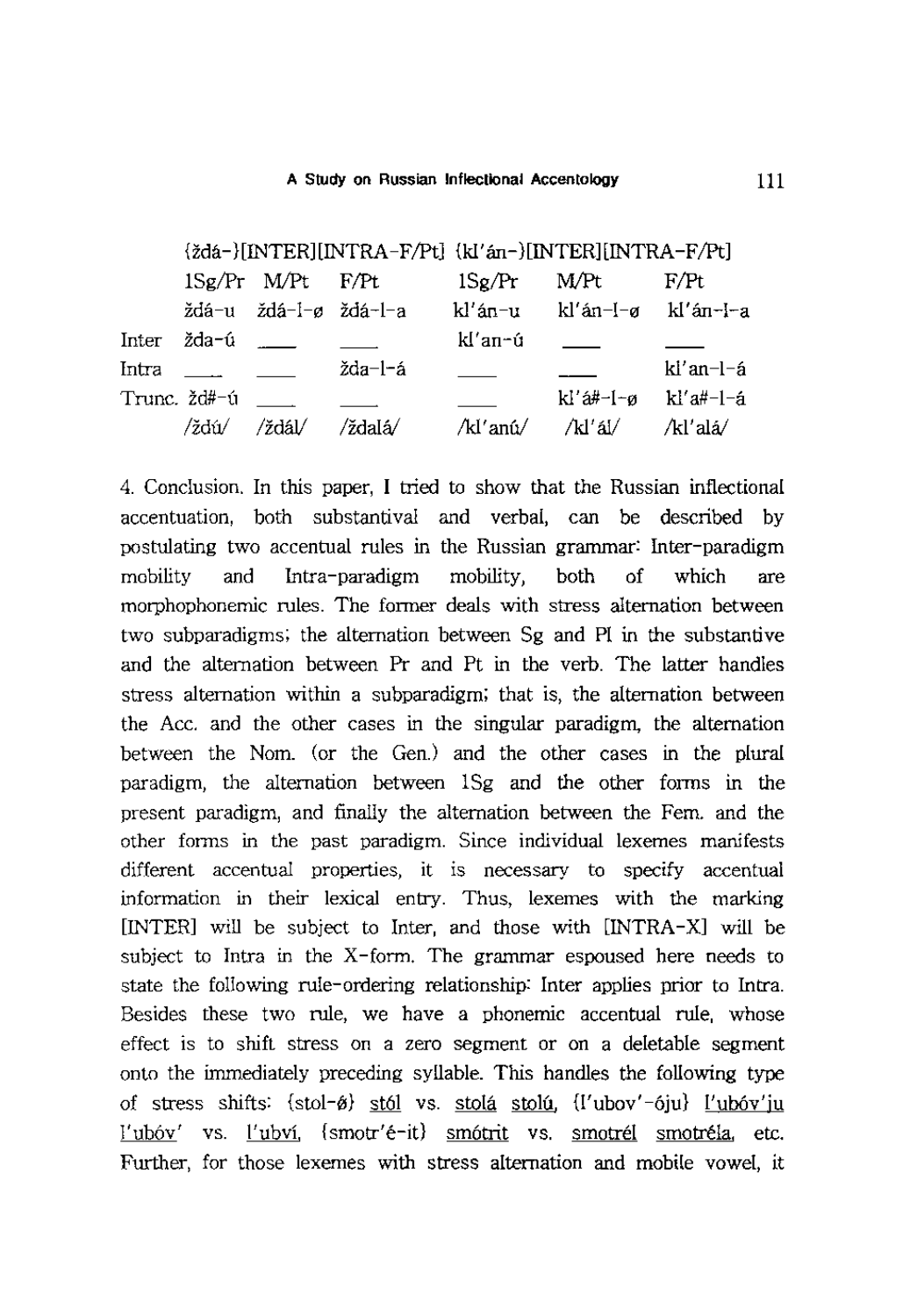## 러사아연구 제6권

1S necessary to give a statement to the effect that Epenthesis follows the two morphophonemic rules but precedes Phonemic Mobility; thus,  ${s'ost'r-f}$ [INTER][INTRA-GPI][MOBILE V] -> (Inter)  $s'ost'r-g$  ->  $\text{[Intra)} \text{ s'ost'r-ø} \rightarrow \text{[Epenthesis)} \text{ s'ost'or-ø} \rightarrow \text{[Phonemic Mobileity)}$ *Is'ost'orl.* The reason for the rule-ordering between the two MP rules and Epenthesis is evident; we have to capture the fact that when a lexeme shows the alternation between desinence-stress in the Sg and stem-stress in the PI, the stress falls not on the mobile vowel, but on the stem-vowel; pis'mo pis'ma vs. pis'ma pisem (\*pisem). If Epenthesis applied prior to Inter, a spurious form would obtain;  ${p'is'm-\emptyset}$ [INTER][MOBILE V] -> (Epenthesis) p'is'em- $\emptyset$  -> (Inter) p'is'em- $\alpha$  \*/p'is'em/ vs. -> (Inter) p'is'm- $\alpha$  -> (Epenthesis) p'is'em- $/p$ 'is'em'.

The discussion on synchronic stress variations indicates that the substantive tends to eliminate the intra-paradigm alternations (i.e., case-marking alternations), while the verb tends to introduce it (i.e., person- or gender-marking alternations). For example, izba izbu - new izbú, krýl'ca kryl'cám - new krýl'cam (i.e., B'A, BA' > BA) vs. družú druzit - new drúzit, darjú darít - new dárit, etc. (i.e.,  $AB > A'A$ ). The elimination of the intra-paradigm alternation from the substantive is closely tied with the well-known observation that the patterns with the inter-paradigm alternation become productive in the substantive (cf. Krysin 1974: 224-29). On the other hand, its introduction in the verb seems related to the fact that the patterns with the inter-paradigm alternation are found in a limited number of lexemes; in fact, there is only one verbal stem that has BA (leč': leg leglá legló ljágu ljážes'; see above accentual classification of verbs). The telos of accentual innovations taking place in modern Russian then can be said to maximize the difference between these two major parts of speech. The inter-paradigm alternation in the substantive contributes to distinguish between two mumbers, the choice of which is determined referentially; i.e., the Sg form is chosen if the expressed noun refers to one object,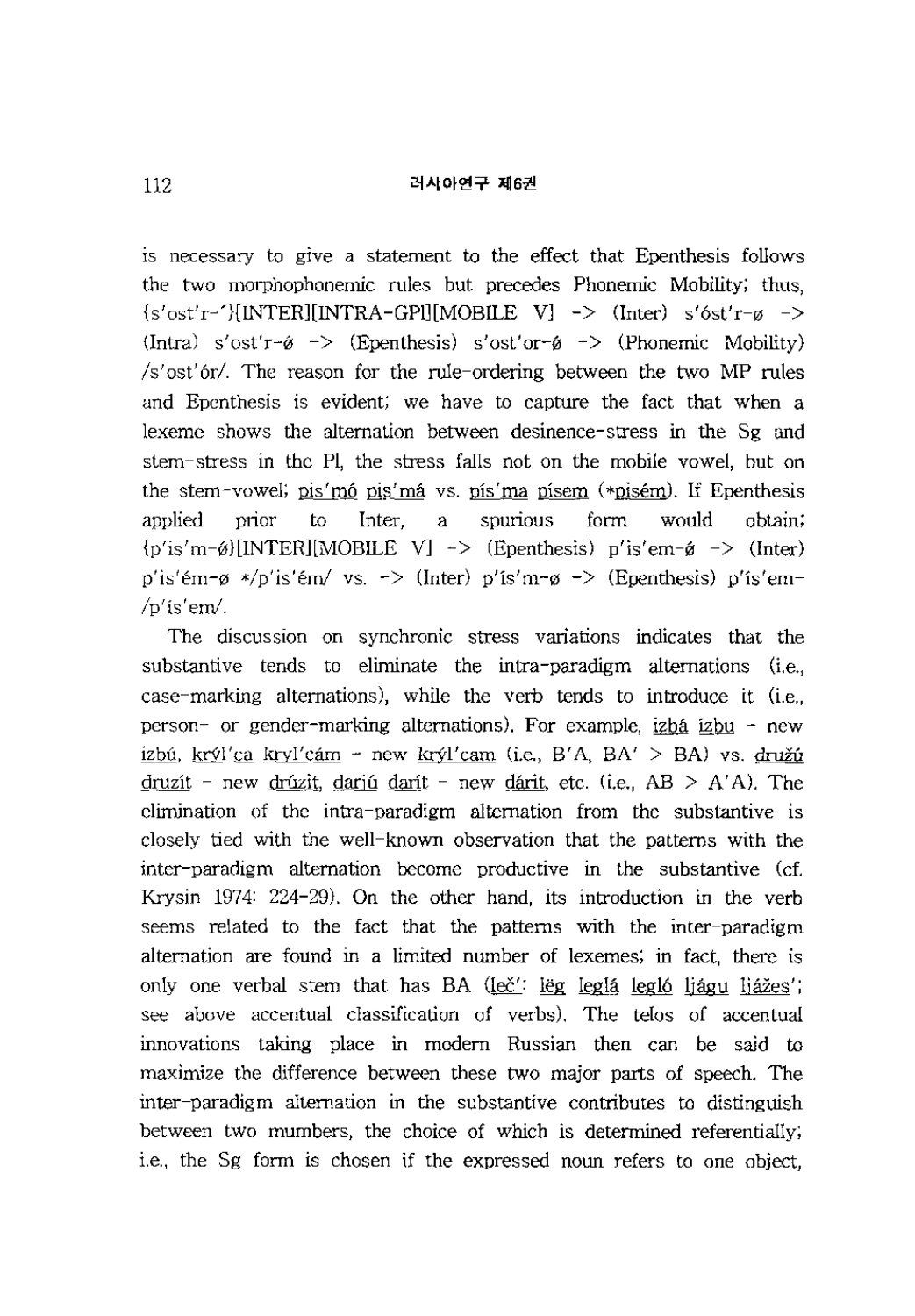and the PI form, if it refers to more-than-one objects. The intra-paradigm alternation between declined case forms, the choice of which clearly is determined syntactico-semantically, is now being eliminated. In short, in the substantival accentology, the referentially determined stress alternation becomes productive, while the syntactically determined stress alternation is losing ground. The exactly opposite picture obtains in the verb. The intra-paradigm alternation in the verb contributes to distinguish between the lSg and other person/number forms, one the one hand, and between the Fern. and other gender/number forms, on the other. These two grammatical categories manifested in the conjugated forms are the result of the syntactic agreement: ie., the choice between them is determined syntactically. They are not something to express properties of situation referred to by the verb. Contrastingly, the inter-paradigm alternation between tense categories, the choice of which is clearly referentially determined, is non-productive. In short, in the verb, the referentially determined stress alternation is non-productive, while the syntactically determined stress is gaining ground. This discussion then leads us to conclude that the synchronic stress variations (i.e., diachronic stress innovation) in modern Russian must be explained with reference to the two morphophonemic accentual rules and different utilization of them between the two major parts of speech.

## **REFERENCES**

- Akademija Nauk SSSR. 1970. *Grammatika sovremennogo russkogo literatumogo jazyka* Moskva: Nauka.
- Akademija Nauk SSSR. 1981/1985. *Slovar' russkogo jazyka.* Moskva: Russkij jazyka. (=SRJ)
- Borunova, S.N., V.L. Voroncova, & N.A. Es'kova. 1983. *Orfoepiceskij slovar' russkogo jazyka.* Moskva. Russkij jazyk. (=OSRJ)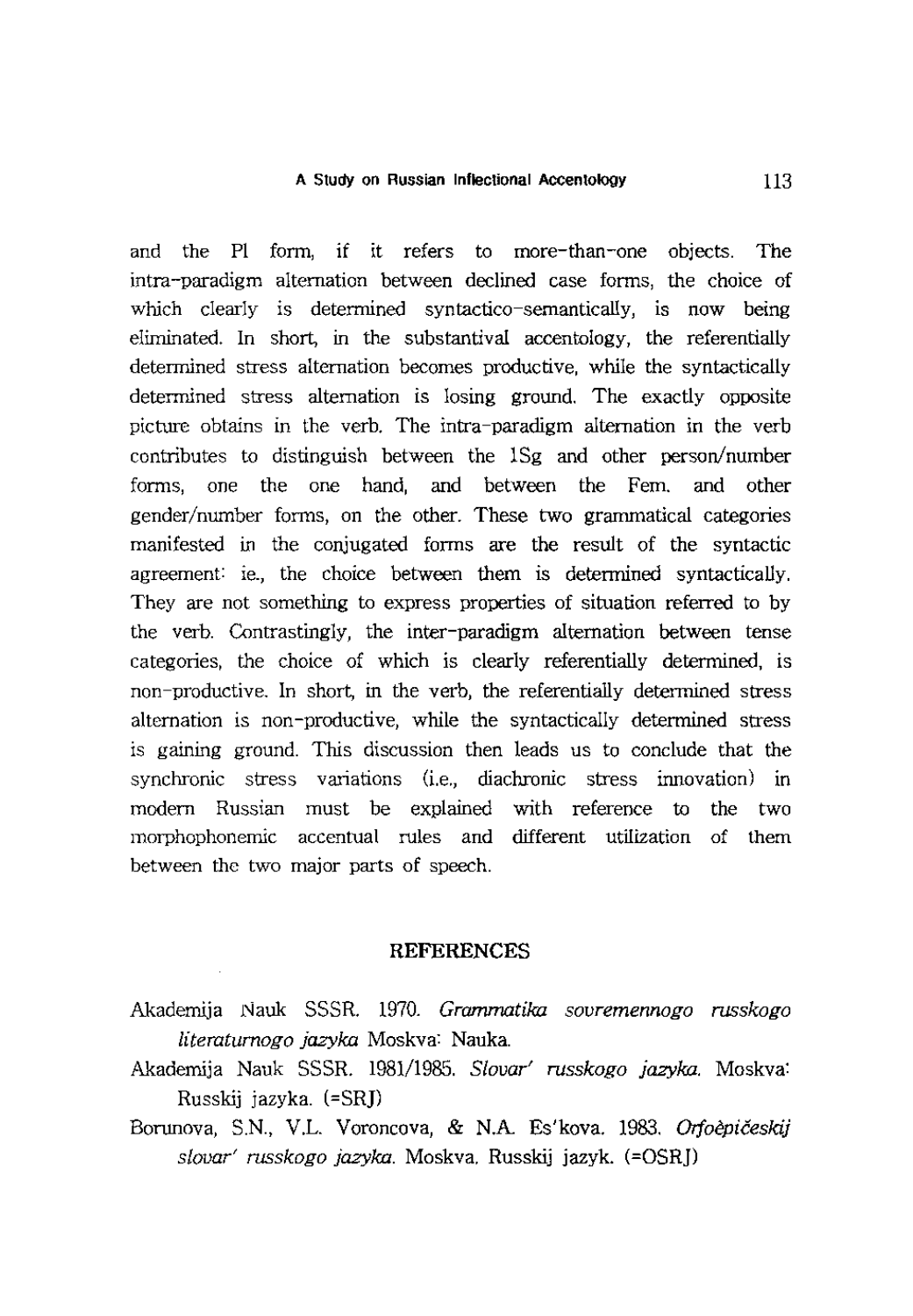Choi, S. Ms. "The mobile vowel in Russian inflection."

- Fedjanina, N.A 1982. *Udarenie v sovremennom russkom jazyke.*  Moskva: Russkij jazyk.
- Halle, M. 1973. "The accentuation of Russian words," *Language 49,*  No.2: 312-48.
- Jakobson, R. 1948. "Russian conjugation," in his *Selected Writings*  IJ:119-29.

Jakobson, R. 1963. "Opyt fonologiceskogo podxoda k istoriceskim voprosam slavjanskoj akcentologii," in *American contributions to the 5th International Congress* of *Slavists:153-78.* 

Krysin, L.P. 1974. *Russkij jazyk po dannym massovogo obsledovanija.* Moskva: Nauka.

- Lightner, T.M. 1972. *Problems in the theory of phonology*, Vol.I: Russian phonology and Turkish phonology. Edmonton-Champaign: Linguistic Research, Inc.
- Ozegov, S.1. 1949/1982. *Slovar' russkogo jazyka.* Moskva: Russkij jazyk.  $(=\Omega \check{z}e^{\alpha}$ gov $)$
- Oregov, S.l. & N.Ju. Svedova. 1993. *Tolkovyj slovar' russkogo jazyka.*  Moskva: Az".
- Red'kin, V.A 1971. *Akcentologija sovremennogo russkogo literatumogo*  jazyka. Moskva: Prosveščenie.
- Shapiro, M. 1986. "The Russian system of stress," *Russian. Linguistics*  10: 183-204.
- Stankiewicz, E. 1986. *The Slavic Languages: Unity in Diversity.* Berlin: Mouton de Gruyter.
- Worth, D.S. 1968. "Grammatical function and Russian stress," *Language*  44, No.4: 784-91.
- Zaliznjak, AA 1967. *Russkoe imennoe slovoizmenenie.* Moskva: Nauka.
- Zaliznjak, AA.1980. *Grammaticeskij slovar' russkogo jazyka.* Moskva: Russkij jazyk.
- Zaliznjak, AA 1985. *Ot praslavjanskoj akcentuacii k russkoj.* Moskva: Nauka.